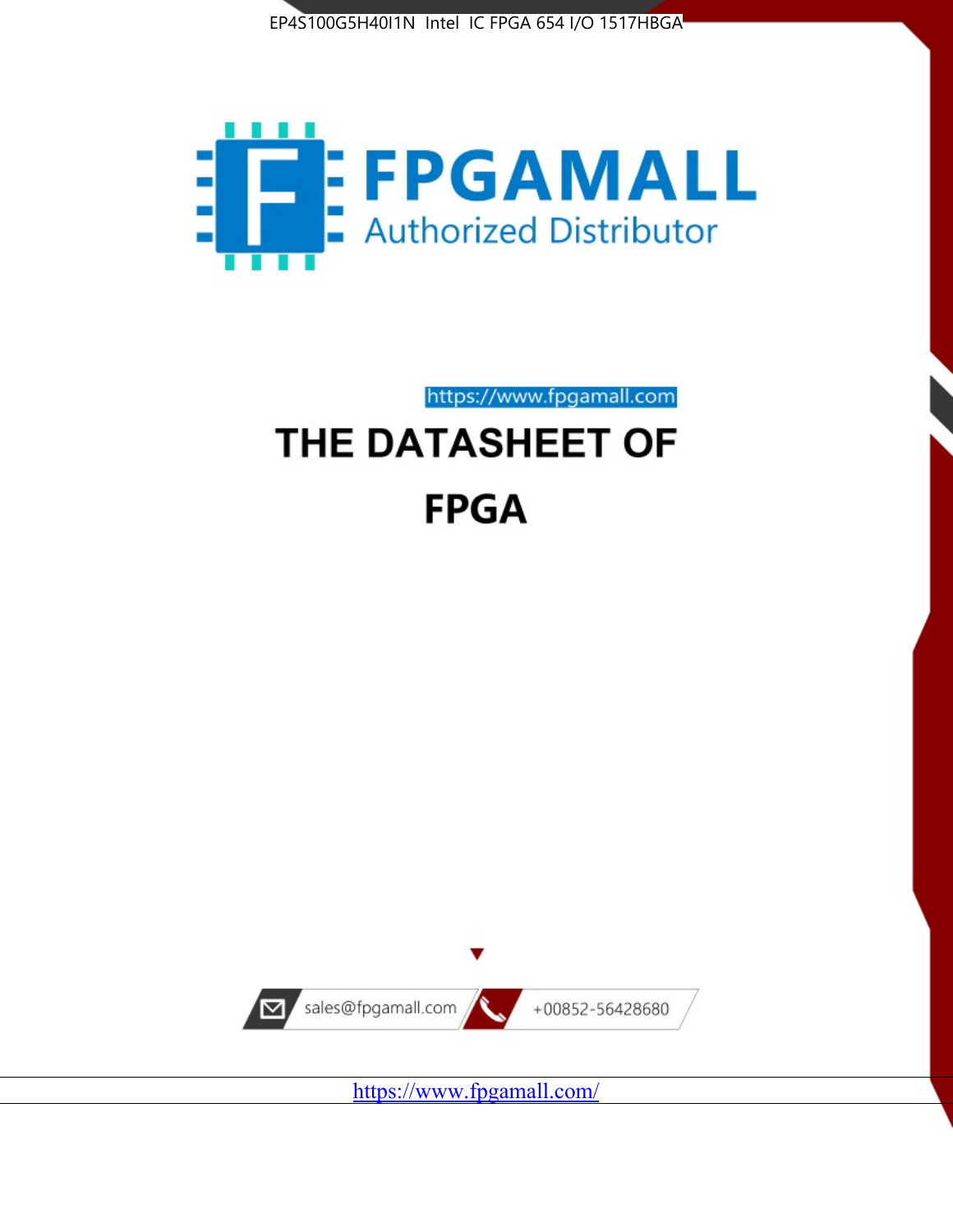EP4S100G5H40I1N Intel IC FPGA 654 I/O 1517HBGA



# **1. Overview for the Stratix IV Device Family**

**SIV51001-3.5**

Altera® Stratix® IV FPGAs deliver a breakthrough level of system bandwidth and power efficiency for high-end applications, allowing you to innovate without compromise. Stratix IV FPGAs are based on the Taiwan Semiconductor Manufacturing Company (TSMC) 40-nm process technology and surpass all other high-end FPGAs, with the highest logic density, most transceivers, and lowest power requirements.

The Stratix IV device family contains three optimized variants to meet different application requirements:

- Stratix IV E (Enhanced) FPGAs—up to 813,050 logic elements (LEs), 33,294 kilobits (Kb) RAM, and 1,288 18 x 18 bit multipliers
- Stratix IV GX transceiver FPGAs—up to 531,200 LEs, 27,376 Kb RAM, 1,288 18 x 18-bit multipliers, and 48 full-duplex clock data recovery (CDR)-based transceivers at up to 8.5 Gbps
- Stratix IV GT—up to 531,200 LEs, 27,376 Kb RAM, 1,288 18 x 18-bit multipliers, and 48 full-duplex CDR-based transceivers at up to 11.3 Gbps

The complete Altera high-end solution includes the lowest risk, lowest total cost path to volume using HardCopy® IV ASICs for all the family variants, a comprehensive portfolio of application solutions customized for end-markets, and the industry leading Quartus® II software to increase productivity and performance.

f For information about upcoming Stratix IV device features, refer to the *[Upcoming](http://www.altera.com/literature/hb/stratix-iv/uf01001.pdf?GSA_pos=2&WT.oss_r=1&WT.oss=upcoming)  [Stratix IV Device Features](http://www.altera.com/literature/hb/stratix-iv/uf01001.pdf?GSA_pos=2&WT.oss_r=1&WT.oss=upcoming)* document.

f For information about changes to the currently published *Stratix IV Device Handbook*, refer to the *[Addendum to the Stratix IV Device Handbook](http://www.altera.com/literature/hb/stratix-iv/stx4_siv54002.pdf)* chapter.

This chapter contains the following sections:

- "Feature Summary" on page 1–2
- "Architecture Features" on page 1–6
- "Integrated Software Platform" on page 1–19
- "Ordering Information" on page 1–19

@2016 Altera Corporation. All rights reserved. ALTERA, ARRIA, CYCLONE, HARDCOPY, MAX, MEGACORE, NIOS, QUARTUS and STRATIX words and logos are trademarks of Altera Corporation and registered in the U.S. Patent and Trademark



Stratix IV Device Handbook Volume 1 January 2016

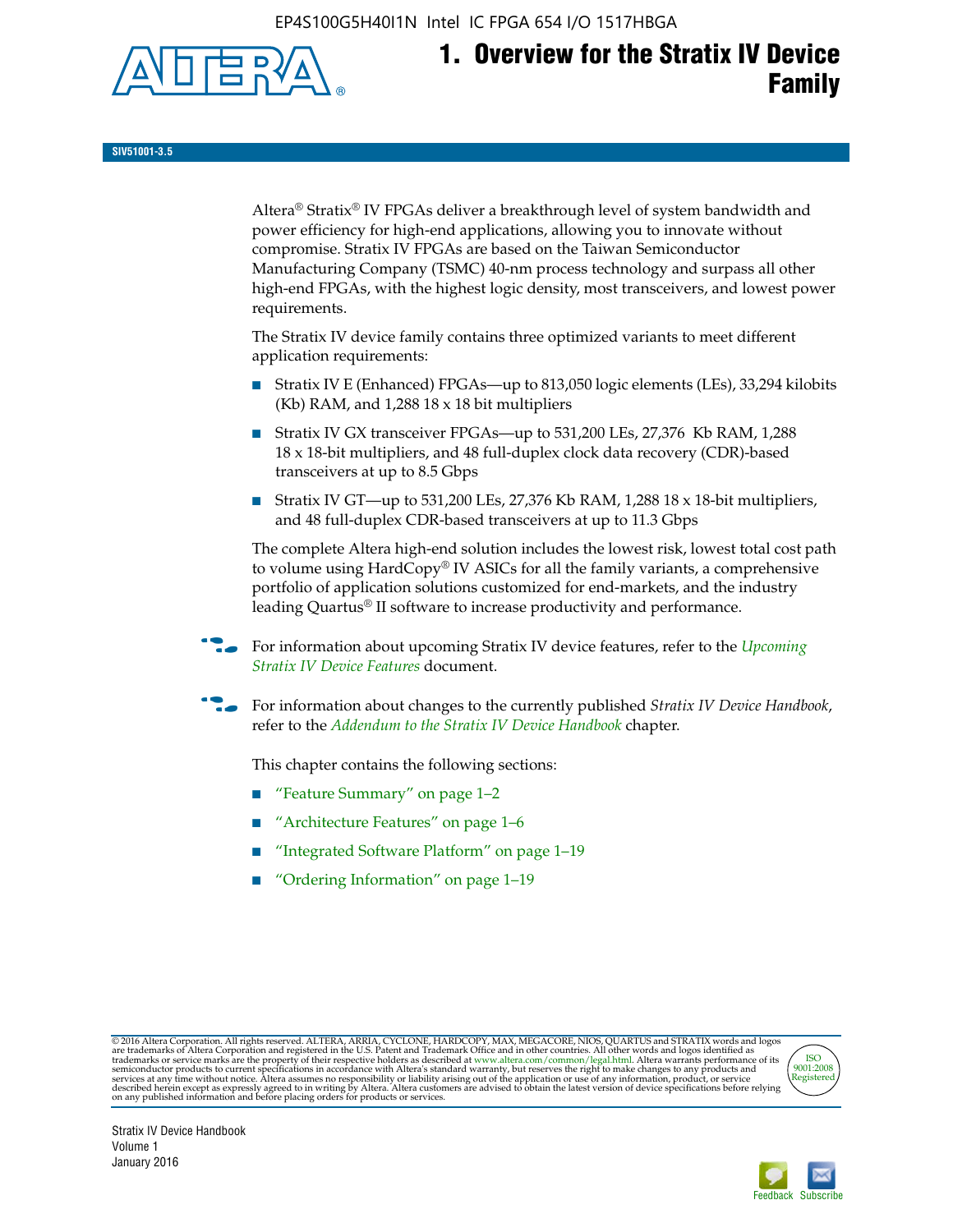# **Feature Summary**

The following list summarizes the Stratix IV device family features:

- Up to 48 full-duplex CDR-based transceivers in Stratix IV GX and GT devices supporting data rates up to 8.5 Gbps and 11.3 Gbps, respectively
- Dedicated circuitry to support physical layer functionality for popular serial protocols, such as PCI Express (PCIe) (PIPE) Gen1 and Gen2, Gbps Ethernet (GbE), Serial RapidIO, SONET/SDH, XAUI/HiGig, (OIF) CEI-6G, SD/HD/3G-SDI, Fibre Channel, SFI-5, and Interlaken
- Complete PCIe protocol solution with embedded PCIe hard IP blocks that implement PHY-MAC layer, Data Link layer, and Transaction layer functionality

**For more information, refer to the** *[IP Compiler for PCI Express User Guide](http://www.altera.com/literature/ug/ug_pci_express.pdf)***.** 

- Programmable transmitter pre-emphasis and receiver equalization circuitry to compensate for frequency-dependent losses in the physical medium
- Typical physical medium attachment (PMA) power consumption of 100 mW at 3.125 Gbps and 135 mW at 6.375 Gbps per channel
- 72,600 to 813,050 equivalent LEs per device
- 7,370 to 33,294 Kb of enhanced TriMatrix memory consisting of three RAM block sizes to implement true dual-port memory and FIFO buffers
- High-speed digital signal processing (DSP) blocks configurable as 9 x 9-bit,  $12 \times 12$ -bit,  $18 \times 18$ -bit, and  $36 \times 36$ -bit full-precision multipliers at up to 600 MHz
- Up to 16 global clocks (GCLK), 88 regional clocks (RCLK), and 132 periphery clocks (PCLK) per device
- Programmable power technology that minimizes power while maximizing device performance
- Up to 1,120 user I/O pins arranged in 24 modular I/O banks that support a wide range of single-ended and differential I/O standards
- Support for high-speed external memory interfaces including DDR, DDR2, DDR3 SDRAM, RLDRAM II, QDR II, and QDR II+ SRAM on up to 24 modular I/O banks
- High-speed LVDS I/O support with serializer/deserializer (SERDES), dynamic phase alignment (DPA), and soft-CDR circuitry at data rates up to 1.6 Gbps
- Support for source-synchronous bus standards, including SGMII, GbE, SPI-4 Phase 2 (POS-PHY Level 4), SFI-4.1, XSBI, UTOPIA IV, NPSI, and CSIX-L1
- Pinouts for Stratix IV E devices designed to allow migration of designs from Stratix III to Stratix IV E with minimal PCB impact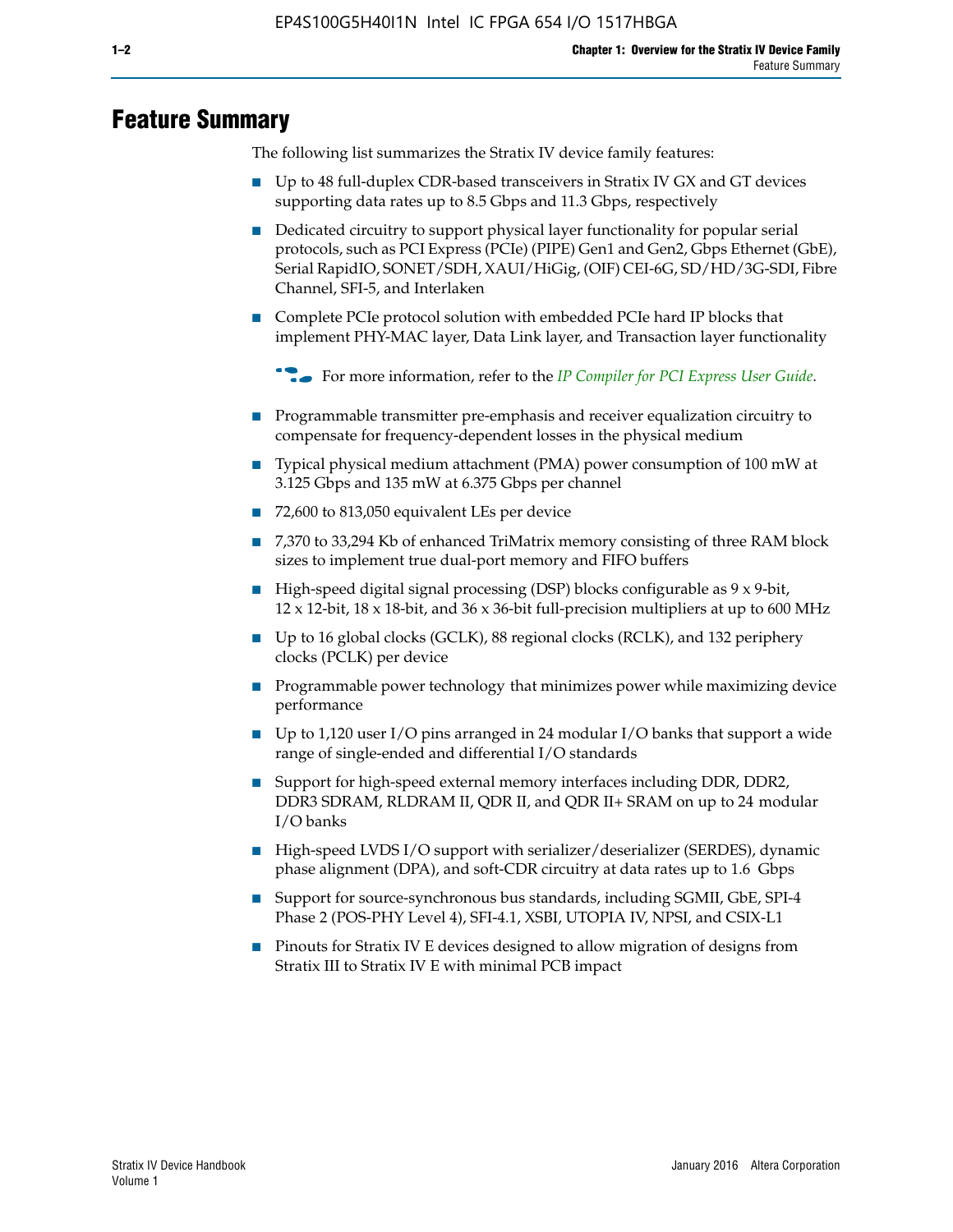# **Stratix IV GX Devices**

Stratix IV GX devices provide up to 48 full-duplex CDR-based transceiver channels per device:

- Thirty-two out of the 48 transceiver channels have dedicated physical coding sublayer (PCS) and physical medium attachment (PMA) circuitry and support data rates between 600 Mbps and 8.5 Gbps
- The remaining 16 transceiver channels have dedicated PMA-only circuitry and support data rates between 600 Mbps and 6.5 Gbps
- **1 The actual number of transceiver channels per device varies with device selection. For** more information about the exact transceiver count in each device, refer to Table 1–1 on page 1–11.
- 1 For more information about transceiver architecture, refer to the *[Transceiver](http://www.altera.com/literature/hb/stratix-iv/stx4_siv52001.pdf)  [Architecture in Stratix IV Devices](http://www.altera.com/literature/hb/stratix-iv/stx4_siv52001.pdf)* chapter.

Figure 1–1 shows a high-level Stratix IV GX chip view.

#### **Figure 1–1. Stratix IV GX Chip View** *(1)*



#### **Note to Figure 1–1:**

(1) Resource counts vary with device selection, package selection, or both.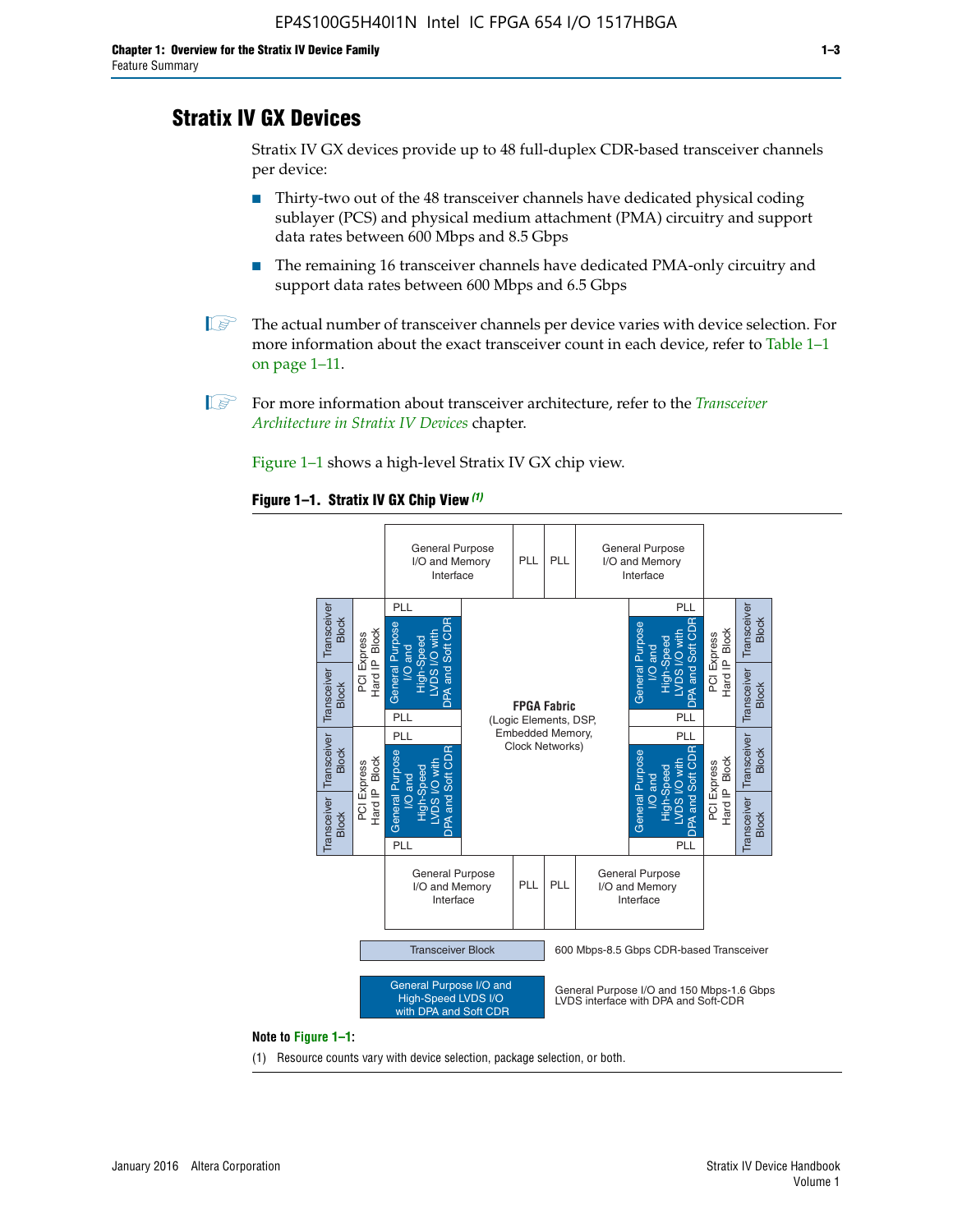# **Stratix IV E Device**

Stratix IV E devices provide an excellent solution for applications that do not require high-speed CDR-based transceivers, but are logic, user I/O, or memory intensive.

Figure 1–2 shows a high-level Stratix IV E chip view.





#### **Note to Figure 1–2:**

(1) Resource counts vary with device selection, package selection, or both.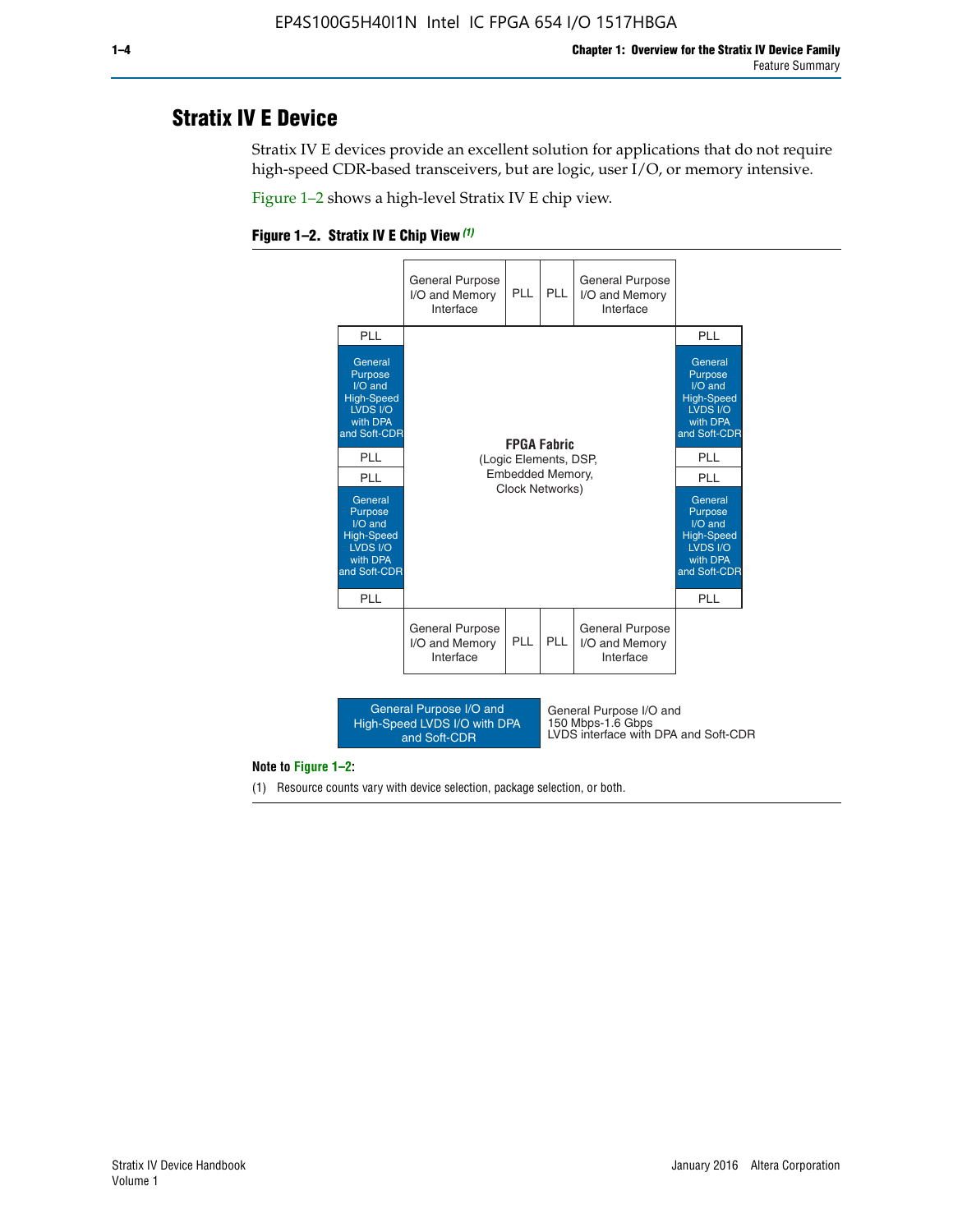# **Stratix IV GT Devices**

Stratix IV GT devices provide up to 48 CDR-based transceiver channels per device:

- Thirty-two out of the 48 transceiver channels have dedicated PCS and PMA circuitry and support data rates between 600 Mbps and 11.3 Gbps
- The remaining 16 transceiver channels have dedicated PMA-only circuitry and support data rates between 600 Mbps and 6.5 Gbps
- **1** The actual number of transceiver channels per device varies with device selection. For more information about the exact transceiver count in each device, refer to Table 1–7 on page 1–16.
- $\mathbb{I}$  For more information about Stratix IV GT devices and transceiver architecture, refer to the *[Transceiver Architecture in Stratix IV Devices](http://www.altera.com/literature/hb/stratix-iv/stx4_siv52001.pdf)* chapter.

Figure 1–3 shows a high-level Stratix IV GT chip view.





(1) Resource counts vary with device selection, package selection, or both.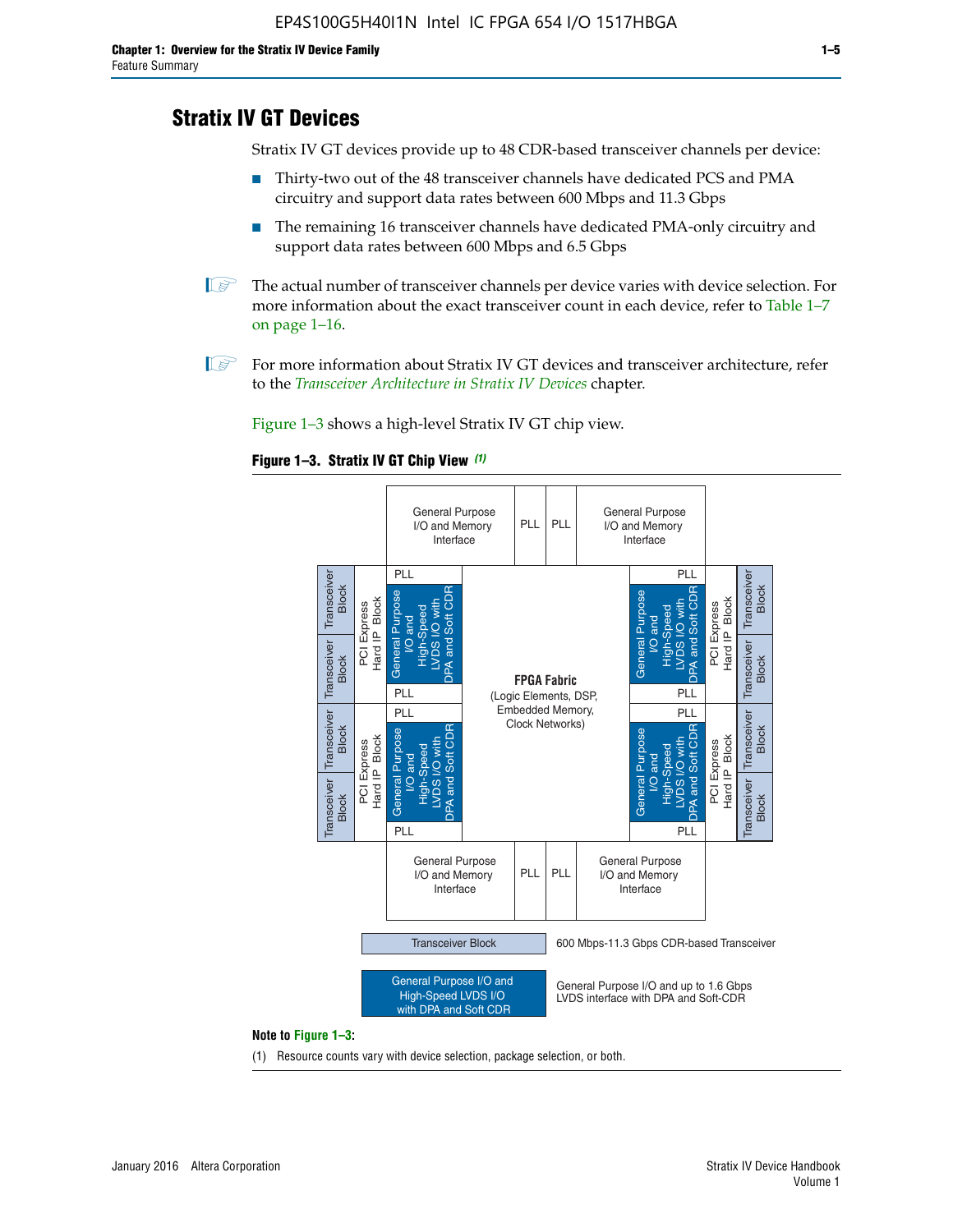# **Architecture Features**

The Stratix IV device family features are divided into high-speed transceiver features and FPGA fabric and I/O features.

 $\mathbb{I}$  The high-speed transceiver features apply only to Stratix IV GX and Stratix IV GT devices.

# **High-Speed Transceiver Features**

The following sections describe high-speed transceiver features for Stratix IV GX and GT devices.

## **Highest Aggregate Data Bandwidth**

Up to 48 full-duplex transceiver channels supporting data rates up to 8.5 Gbps in Stratix IV GX devices and up to 11.3 Gbps in Stratix IV GT devices.

## **Wide Range of Protocol Support**

Physical layer support for the following serial protocols:

- Stratix IV GX—PCIe Gen1 and Gen2, GbE, Serial RapidIO, SONET/SDH, XAUI/HiGig, (OIF) CEI-6G, SD/HD/3G-SDI, Fibre Channel, SFI-5, GPON, SAS/SATA, HyperTransport 1.0 and 3.0, and Interlaken
- Stratix IV GT—40G/100G Ethernet, SFI-S, Interlaken, SFI-5.1, Serial RapidIO, SONET/SDH, XAUI/HiGig, (OIF) CEI-6G, 3G-SDI, and Fibre Channel
- Extremely flexible and easy-to-configure transceiver data path to implement proprietary protocols
- PCIe Support
	- Complete PCIe Gen1 and Gen2 protocol stack solution compliant to PCI Express base specification 2.0 that includes PHY-MAC, Data Link, and transaction layer circuitry embedded in PCI Express hard IP blocks
	- **For more information, refer to the [PCI Express Compiler User Guide](http://www.altera.com/literature/ug/ug_pci_express.pdf).**
	- Root complex and end-point applications
	- $x1, x4,$  and  $x8$  lane configurations
	- PIPE 2.0-compliant interface
	- Embedded circuitry to switch between Gen1 and Gen2 data rates
	- Built-in circuitry for electrical idle generation and detection, receiver detect, power state transitions, lane reversal, and polarity inversion
	- 8B/10B encoder and decoder, receiver synchronization state machine, and ± 300 parts per million (ppm) clock compensation circuitry
	- Transaction layer support for up to two virtual channels (VCs)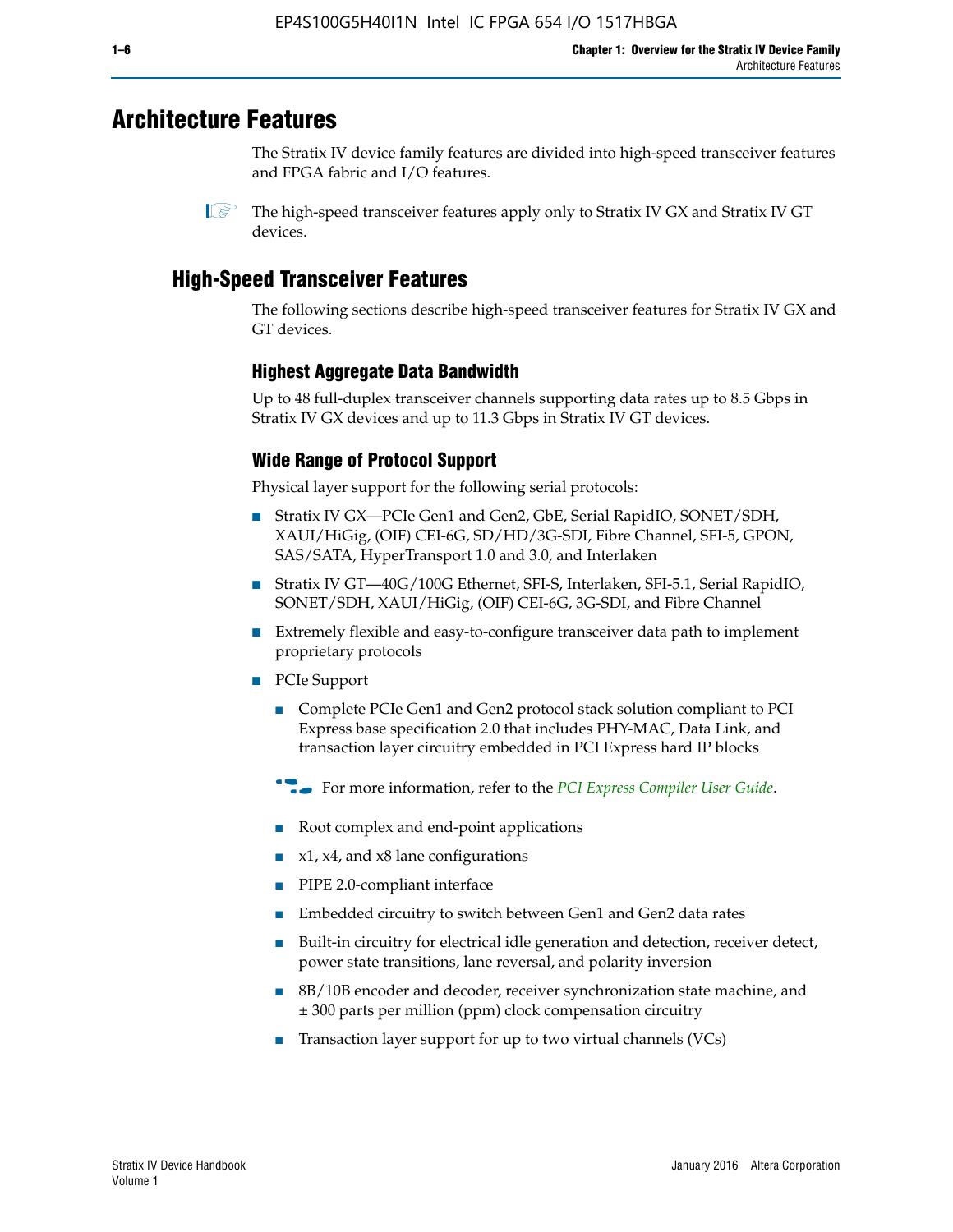- Compliant to IEEE802.3ae specification
- **■** Embedded state machine circuitry to convert XGMII idle code groups  $(|11|)$ to and from idle ordered sets  $(|A|, |K|, |R|)$  at the transmitter and receiver, respectively
- 8B/10B encoder and decoder, receiver synchronization state machine, lane deskew, and  $\pm 100$  ppm clock compensation circuitry
- GbE Support
	- Compliant to IEEE802.3-2005 specification
	- Automatic idle ordered set  $(111/112/1)$  generation at the transmitter, depending on the current running disparity
	- 8B/10B encoder and decoder, receiver synchronization state machine, and ± 100 ppm clock compensation circuitry
- Support for other protocol features such as MSB-to-LSB transmission in SONET/SDH configuration and spread-spectrum clocking in PCIe configurations

#### **Diagnostic Features**

- Serial loopback from the transmitter serializer to the receiver CDR for transceiver PCS and PMA diagnostics
- Reverse serial loopback pre- and post-CDR to transmitter buffer for physical link diagnostics
- Loopback master and slave capability in PCI Express hard IP blocks
- **For more information, refer to the** *[PCI Express Compiler User Guide](http://www.altera.com/literature/ug/ug_pci_express.pdf)***.**

#### **Signal Integrity**

Stratix IV devices simplify the challenge of signal integrity through a number of chip, package, and board-level enhancements to enable efficient high-speed data transfer into and out of the device. These enhancements include:

- Programmable 3-tap transmitter pre-emphasis with up to 8,192 pre-emphasis levels to compensate for pre-cursor and post-cursor inter-symbol interference (ISI)
- Up to 900% boost capability on the first pre-emphasis post-tap
- User-controlled and adaptive 4-stage receiver equalization with up to 16 dB of high-frequency gain
- On-die power supply regulators for transmitter and receiver phase-locked loop (PLL) charge pump and voltage controlled oscillator (VCO) for superior noise immunity
- On-package and on-chip power supply decoupling to satisfy transient current requirements at higher frequencies, thereby reducing the need for on-board decoupling capacitors
- Calibration circuitry for transmitter and receiver on-chip termination (OCT) resistors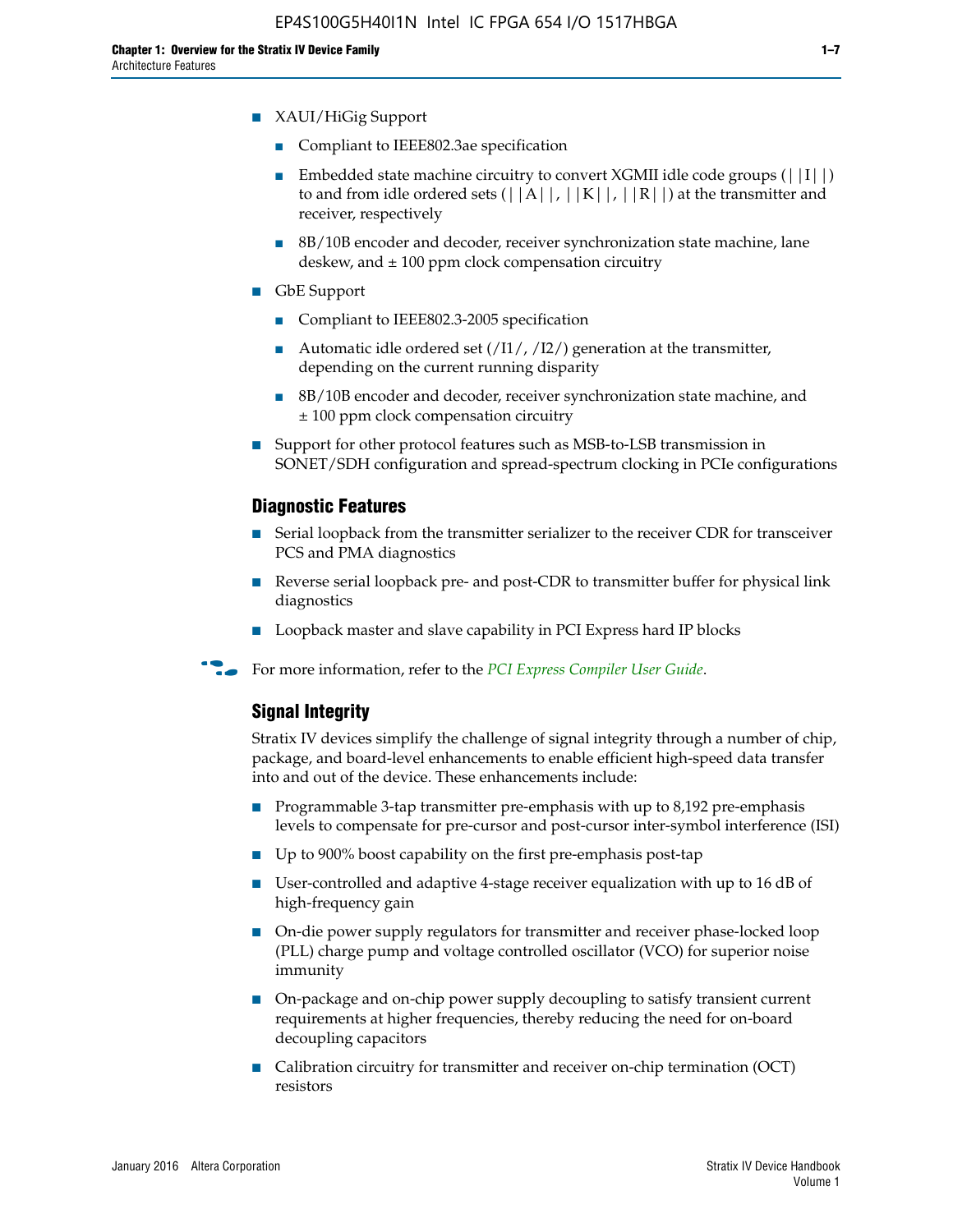# **FPGA Fabric and I/O Features**

The following sections describe the Stratix IV FPGA fabric and I/O features.

### **Device Core Features**

- Up to 531,200 LEs in Stratix IV GX and GT devices and up to 813,050 LEs in Stratix IV E devices, efficiently packed in unique and innovative adaptive logic modules (ALMs)
- Ten ALMs per logic array block (LAB) deliver faster performance, improved logic utilization, and optimized routing
- Programmable power technology, including a variety of process, circuit, and architecture optimizations and innovations
- Programmable power technology available to select power-driven compilation options for reduced static power consumption

#### **Embedded Memory**

- TriMatrix embedded memory architecture provides three different memory block sizes to efficiently address the needs of diversified FPGA designs:
	- 640-bit MLAB
	- 9-Kb M9K
	- 144-Kb M144K
- Up to 33,294 Kb of embedded memory operating at up to 600 MHz
- Each memory block is independently configurable to be a single- or dual-port RAM, FIFO, ROM, or shift register

### **Digital Signal Processing (DSP) Blocks**

- Flexible DSP blocks configurable as  $9 \times 9$ -bit,  $12 \times 12$ -bit,  $18 \times 18$ -bit, and  $36 \times 36$ -bit full-precision multipliers at up to 600 MHz with rounding and saturation capabilities
- Faster operation due to fully pipelined architecture and built-in addition, subtraction, and accumulation units to combine multiplication results
- Optimally designed to support advanced features such as adaptive filtering, barrel shifters, and finite and infinite impulse response (FIR and IIR) filters

#### **Clock Networks**

- Up to 16 global clocks and 88 regional clocks optimally routed to meet the maximum performance of 800 MHz
- Up to 112 and 132 periphery clocks in Stratix IV GX and Stratix IV E devices, respectively
- Up to 66 (16 GCLK + 22 RCLK + 28 PCLK) clock networks per device quadrant in Stratix IV GX and Stratix IV GT devices
- Up to 71 (16 GCLK + 22 RCLK + 33 PCLK) clock networks per device quadrant in Stratix IV E devices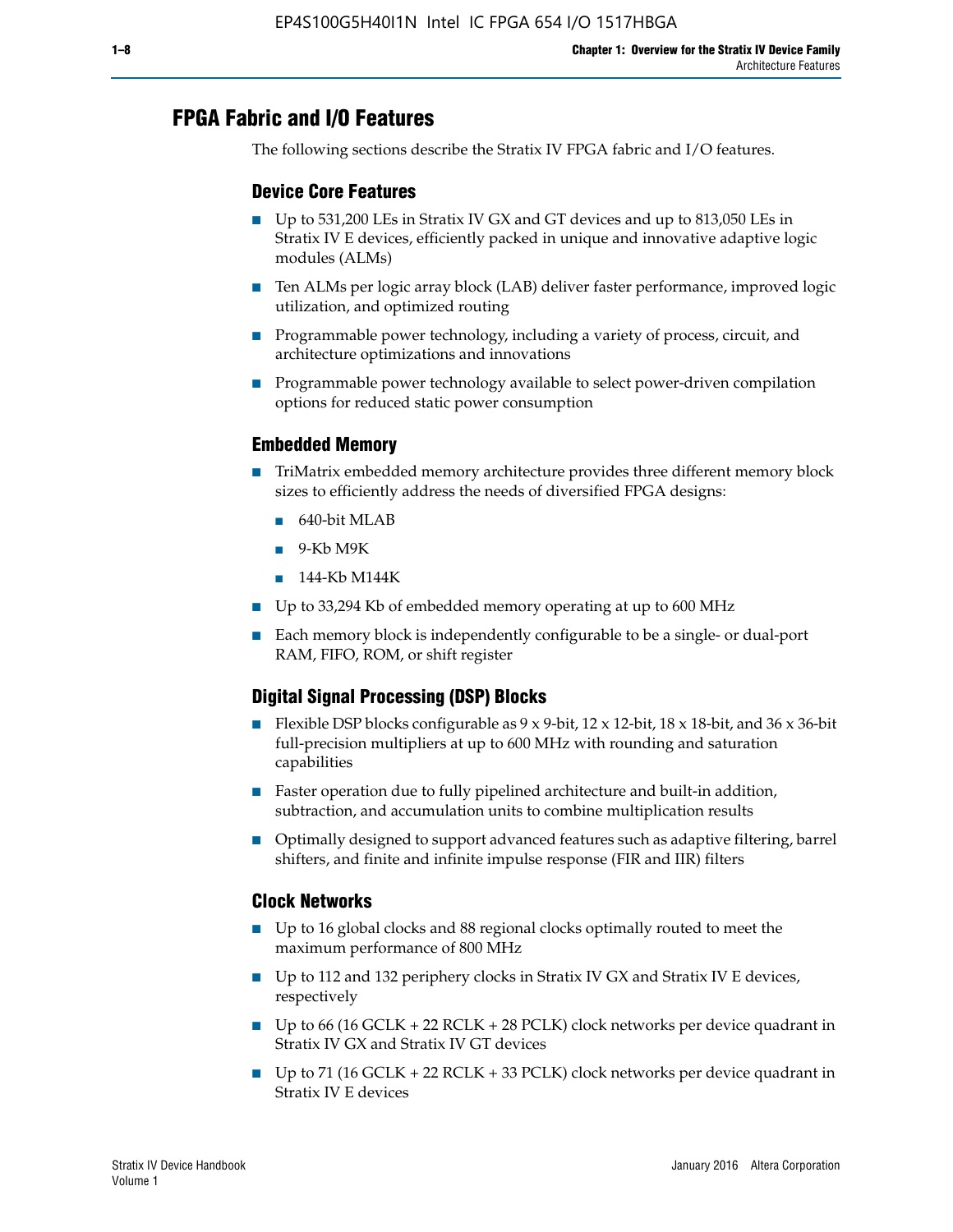### **PLLs**

- Three to 12 PLLs per device supporting spread-spectrum input tracking, programmable bandwidth, clock switchover, dynamic reconfiguration, and delay compensation
- On-chip PLL power supply regulators to minimize noise coupling

#### **I/O Features**

- Sixteen to 24 modular I/O banks per device with 24 to 48 I/Os per bank designed and packaged for optimal simultaneous switching noise (SSN) performance and migration capability
- Support for a wide range of industry I/O standards, including single-ended (LVTTL/CMOS/PCI/PCIX), differential (LVDS/mini-LVDS/RSDS), voltage-referenced single-ended and differential (SSTL/HSTL Class I/II) I/O standards
- **O**n-chip series  $(R_S)$  and on-chip parallel  $(R_T)$  termination with auto-calibration for single-ended I/Os and on-chip differential  $(R_D)$  termination for differential I/Os
- Programmable output drive strength, slew rate control, bus hold, and weak pull-up capability for single-ended I/Os
- User I/O:GND: $V_{CC}$  ratio of 8:1:1 to reduce loop inductance in the package—PCB interface
- **■** Programmable transmitter differential output voltage ( $V_{OD}$ ) and pre-emphasis for high-speed LVDS I/O

#### **High-Speed Differential I/O with DPA and Soft-CDR**

- Dedicated circuitry on the left and right sides of the device to support differential links at data rates from 150 Mbps to 1.6 Gbps
- Up to 98 differential SERDES in Stratix IV GX devices, up to 132 differential SERDES in Stratix IV E devices, and up to 47 differential SERDES in Stratix IV GT devices
- DPA circuitry at the receiver automatically compensates for channel-to-channel and channel-to-clock skew in source synchronous interfaces
- Soft-CDR circuitry at the receiver allows implementation of asynchronous serial interfaces with embedded clocks at up to 1.6 Gbps data rate (SGMII and GbE)

#### **External Memory Interfaces**

- Support for existing and emerging memory interface standards such as DDR SDRAM, DDR2 SDRAM, DDR3 SDRAM, QDRII SRAM, QDRII+ SRAM, and RLDRAM II
- DDR3 up to 1,067 Mbps/533 MHz
- Programmable DQ group widths of 4 to 36 bits (includes parity bits)
- Dynamic OCT, trace mismatch compensation, read-write leveling, and half-rate register capabilities provide a robust external memory interface solution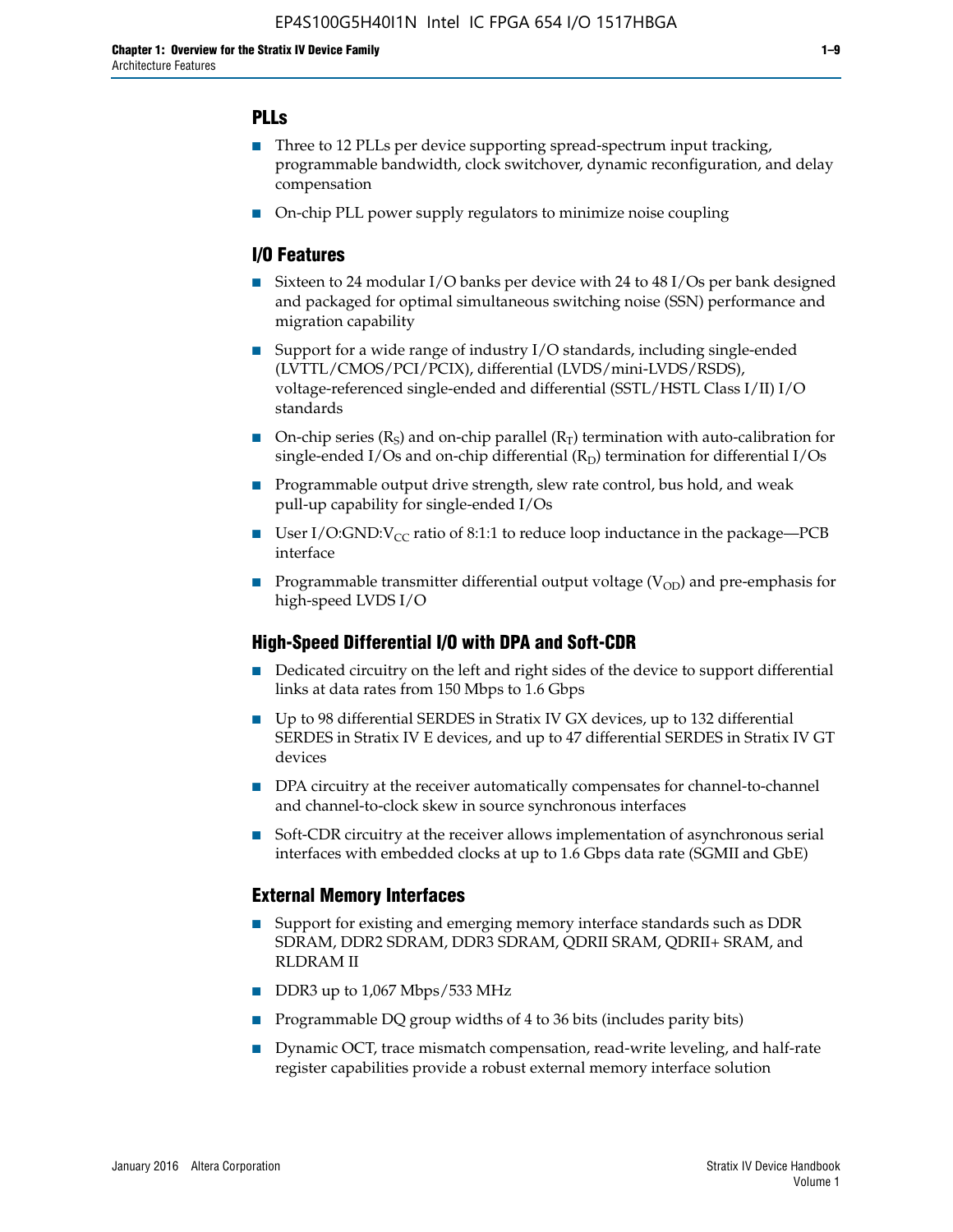### **System Integration**

- All Stratix IV devices support hot socketing
- Four configuration modes:
	- Passive Serial (PS)
	- Fast Passive Parallel (FPP)
	- Fast Active Serial (FAS)
	- JTAG configuration
- Ability to perform remote system upgrades
- 256-bit advanced encryption standard (AES) encryption of configuration bits protects your design against copying, reverse engineering, and tampering
- Built-in soft error detection for configuration RAM cells
- For more information about how to connect the PLL, external memory interfaces,  $I/O$ , high-speed differential I/O, power, and the JTAG pins to PCB, refer to the *[Stratix IV GX and Stratix IV E Device Family Pin Connection Guidelines](http://www.altera.com/literature/dp/stratix4/PCG-01005.pdf)* and the *[Stratix IV GT Device Family Pin Connection Guidelines](http://www.altera.com/literature/dp/stratix4/PCG-01006.pdf)*.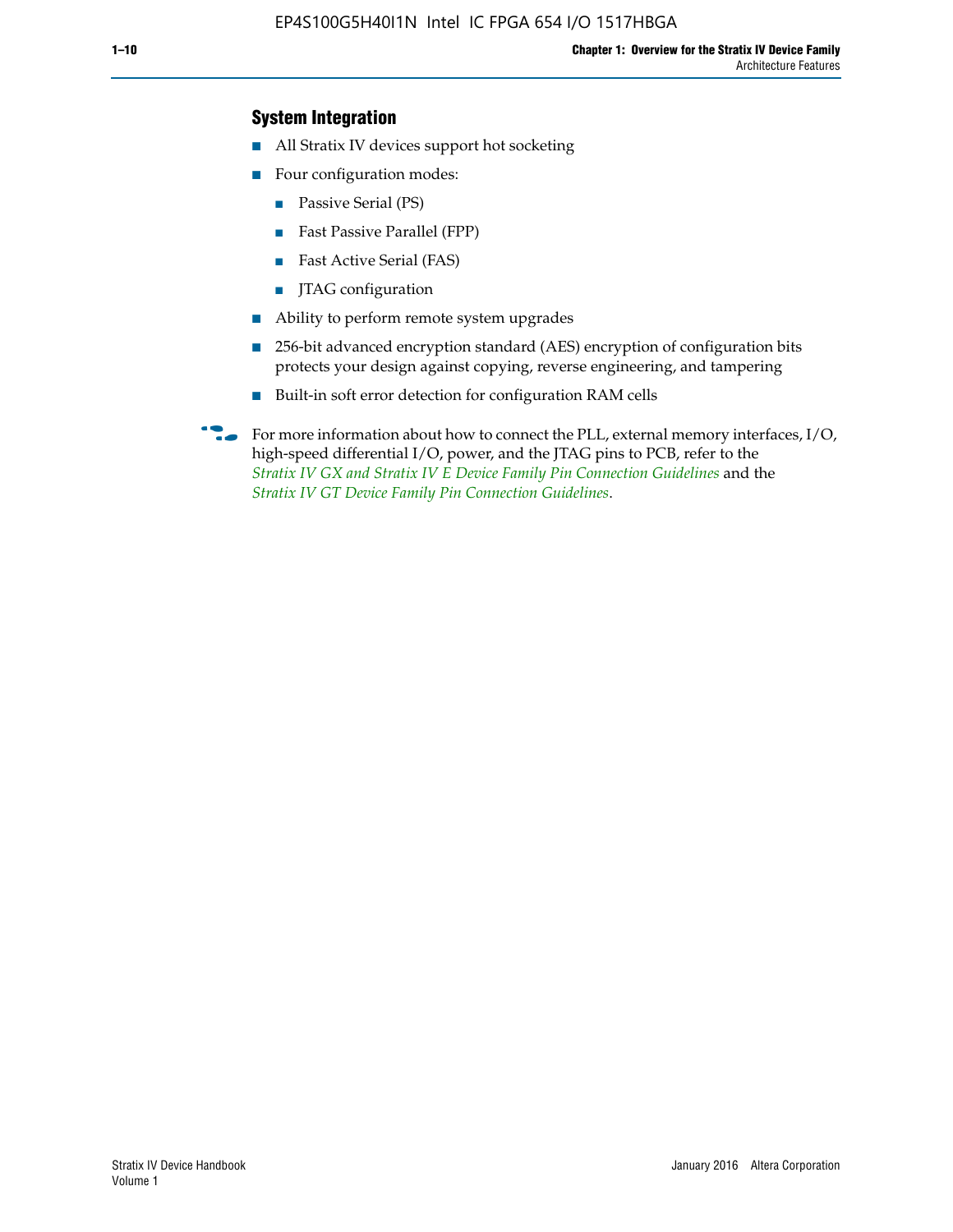#### Table 1–1 lists the Stratix IV GX device features.

## **Table 1–1. Stratix IV GX Device Features (Part 1 of 2)**

| <b>Feature</b>                                                 | EP4SGX70                 |                |                                | <b>EP4SGX110</b>  |    |                                | <b>EP4SGX180</b>               |                |       | <b>EP4SGX230</b><br><b>EP4SGX290</b> |                          |                |       | <b>EP4SGX360</b>                |                |                |       |       | <b>EP4SGX530</b> |                                 |                   |                |         |       |       |         |         |
|----------------------------------------------------------------|--------------------------|----------------|--------------------------------|-------------------|----|--------------------------------|--------------------------------|----------------|-------|--------------------------------------|--------------------------|----------------|-------|---------------------------------|----------------|----------------|-------|-------|------------------|---------------------------------|-------------------|----------------|---------|-------|-------|---------|---------|
| <b>Package</b><br><b>Option</b>                                | F780                     | F1152          | F780                           | F1152             |    | F780                           | F1152                          |                | F1517 | F780                                 | F1152                    |                | F1517 | F780                            | F1152          |                | F1517 | F1760 | F1932            | F780                            | F1152             |                | F1517   | F1760 | F1932 | F1760   | F1932   |
| <b>ALMs</b>                                                    | 29,040                   |                |                                | 42,240            |    |                                | 70,300                         |                |       |                                      | 91,200                   |                |       |                                 |                | 116,480        |       |       |                  |                                 |                   |                | 141,440 |       |       | 212,480 |         |
| LEs                                                            | 72,600                   |                |                                | 105,600           |    |                                | 175,750                        |                |       |                                      | 228,000                  |                |       |                                 |                | 291,200        |       |       |                  |                                 |                   |                | 353,600 |       |       |         | 531,200 |
| 0.6 Gbps-<br>8.5 Gbps<br>Transceivers<br>$(PMA + PCs)$<br>(1)  | $\overline{\phantom{0}}$ | 16             | $\hspace{0.05cm}$              | $\hspace{0.05cm}$ | 16 | $\hspace{0.05cm}$              | $\hspace{0.05cm}$              | 16             | 24    |                                      | $\overline{\phantom{a}}$ | 16             | 24    | —                               |                | 16             | 24    | 24    | 32               | $\overline{\phantom{0}}$        | $\hspace{0.05cm}$ | 16             | 24      | 24    | 32    | 24      | 32      |
| 0.6 Gbps-<br>6.5 Gbps<br>Transceivers<br>$(PMA + PCs)$<br>(1)  | 8                        |                | 8                              | 16                |    | 8                              | 16                             | ÷              |       | 8                                    | 16                       | —              |       | 16                              | 16             |                |       |       |                  | 16                              | 16                |                |         |       |       |         |         |
| PMA-only<br>CMU<br>Channels<br>$(0.6$ Gbps-<br>6.5 Gbps)       | $\overline{\phantom{0}}$ | 8              | $\qquad \qquad \longleftarrow$ |                   | 8  | $\qquad \qquad \longleftarrow$ | $\qquad \qquad \longleftarrow$ | 8              | 12    |                                      |                          | 8              | 12    | $\hspace{0.1mm}-\hspace{0.1mm}$ |                | 8              | 12    | 12    | 16               | $\overline{\phantom{0}}$        | $\hspace{0.05cm}$ | 8              | 12      | 12    | 16    | 12      | 16      |
| PCI Express<br>hard IP<br><b>Blocks</b>                        | $\mathbf{1}$             | $\overline{2}$ | $\mathbf 1$                    | $\overline{2}$    |    | $\mathbf{1}$                   |                                | $\overline{2}$ |       | $\mathbf{1}$                         |                          | $\overline{c}$ |       |                                 |                | $\overline{c}$ |       |       | $\overline{4}$   |                                 |                   | $\overline{2}$ |         |       | 4     |         | 4       |
| High-Speed<br><b>LVDS</b><br>SERDES (up<br>to 1.6 Gbps)<br>(4) | 28                       | 56             | 28                             | 28                | 56 | 28                             | 44                             |                | 88    | 28                                   | 44                       |                | 88    | —                               | 44             |                | 88    | 88    | 98               | $\hspace{0.1mm}-\hspace{0.1mm}$ | 44                |                | 88      | 88    | 98    | 88      | 98      |
| SPI-4.2 Links                                                  | $\mathbf{1}$             |                |                                | 1                 |    | $\mathbf{1}$                   | $\overline{c}$                 |                | 4     | 1                                    | $\overline{c}$           |                | 4     | —                               | $\overline{2}$ |                |       | 4     |                  | $\overline{\phantom{0}}$        | $\overline{2}$    |                |         | 4     |       |         | 4       |

**Chapter 1: Overview for the Stratix IV Device Family**

Chapter 1: Overview for the Stratix IV Device Family<br>Architecture Features

Architecture Features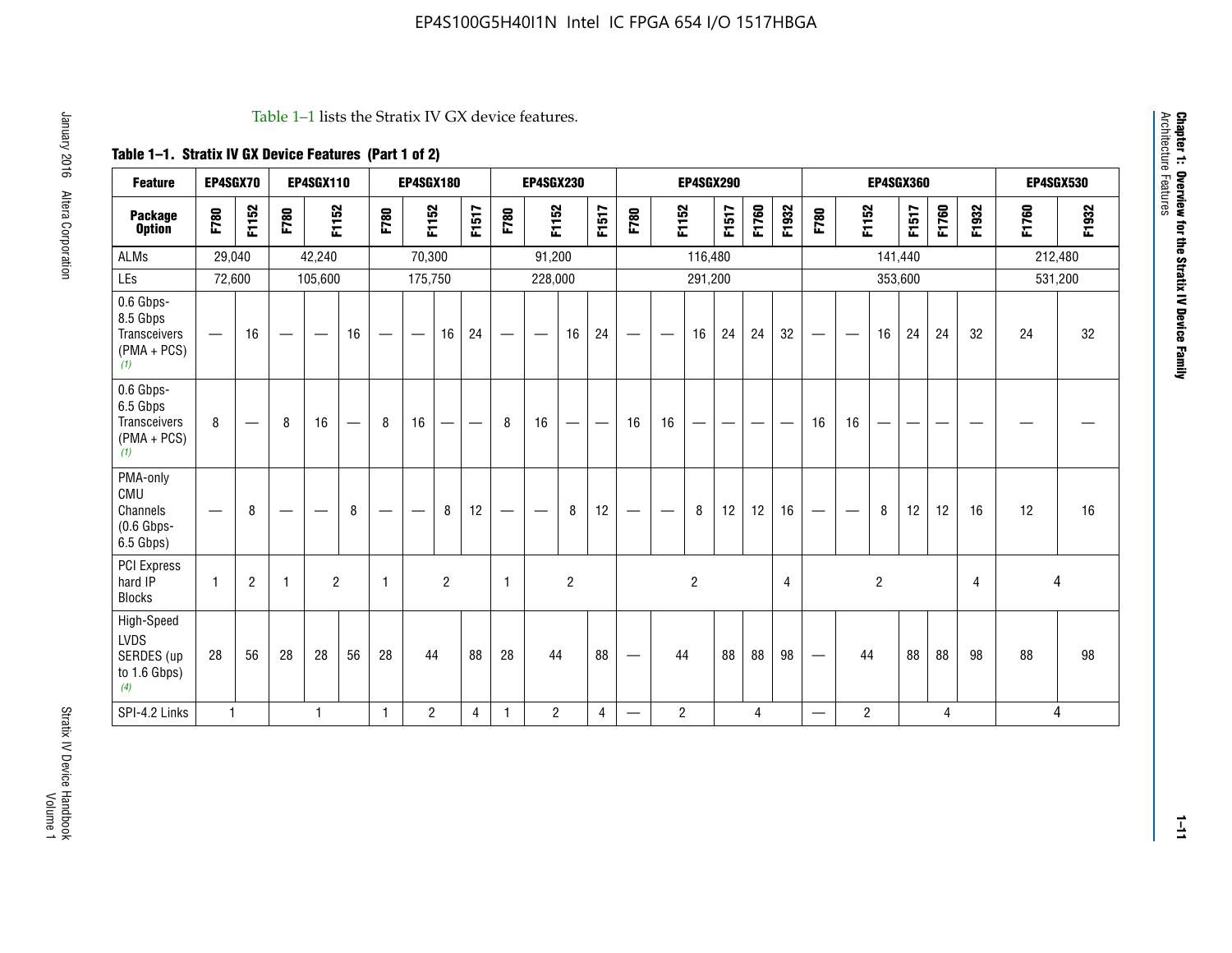**Table 1–1. Stratix IV GX Device Features (Part 2 of 2)**

| <b>Feature</b>                                       | EP4SGX70                |                        |                             | <b>EP4SGX110</b>            |                      |                             | <b>EP4SGX180</b>          |                                              |                        |                             | <b>EP4SGX230</b>            |                        |                      |                             |                             | EP4SGX290              |                      |                        | <b>EP4SGX360</b>       |                             |                             |                        |                      | <b>EP4SGX530</b>       |                        |                   |                   |
|------------------------------------------------------|-------------------------|------------------------|-----------------------------|-----------------------------|----------------------|-----------------------------|---------------------------|----------------------------------------------|------------------------|-----------------------------|-----------------------------|------------------------|----------------------|-----------------------------|-----------------------------|------------------------|----------------------|------------------------|------------------------|-----------------------------|-----------------------------|------------------------|----------------------|------------------------|------------------------|-------------------|-------------------|
| <b>Package</b><br><b>Option</b>                      | F780                    | F1152                  | F780                        | F1152                       |                      | F780                        | F1152                     |                                              | F1517                  | F780                        | F1152                       |                        | F1517                | F780                        | F1152                       |                        | F1517                | F1760                  | F1932                  | F780                        | F1152                       |                        | F1517                | F1760                  | F1932                  | F1760             | F1932             |
| M9K Blocks<br>(256x)<br>36 bits)                     | 462                     |                        |                             | 660                         |                      |                             | 950                       |                                              |                        |                             | 1,235                       |                        |                      |                             |                             | 936                    |                      |                        |                        |                             |                             | 1,248                  |                      |                        |                        | 1,280             |                   |
| M144K<br>Blocks<br>(2048 x<br>72 bits)               | 16                      |                        |                             | 16                          |                      |                             | 20                        |                                              |                        |                             | 22                          |                        |                      |                             |                             | 36                     |                      |                        |                        |                             |                             | 48                     |                      |                        |                        | 64                |                   |
| <b>Total Memory</b><br>(MLAB+M9K<br>+M144K) Kb       | 7,370                   |                        |                             | 9,564                       |                      |                             | 13,627                    |                                              |                        |                             | 17,133                      |                        |                      |                             |                             | 17,248                 |                      |                        |                        |                             |                             | 22,564                 |                      |                        |                        | 27,376            |                   |
| Embedded<br><b>Multipliers</b><br>$18 \times 18$ (2) | 384                     |                        |                             | 512                         |                      |                             | 920                       |                                              |                        |                             | 1,288                       |                        |                      |                             |                             | 832                    |                      |                        |                        |                             |                             | 1,040                  |                      |                        | 1,02<br>4              | 1,024             |                   |
| PLLs                                                 | 3                       | 4                      | 3                           | 4                           |                      | 3                           | 6                         |                                              | 8                      | 3                           | 6                           |                        | 8                    | 4                           | 6                           |                        | 8                    | 12                     | 12                     | 4                           | 6                           |                        | 8                    | 12                     | 12                     | 12                | 12                |
| User I/Os $(3)$                                      | 372                     | 488                    | 372                         | 372                         | 48<br>8              | 372                         | 56<br>4                   | 56<br>4                                      | 74<br>$\overline{4}$   | 372                         | 564                         | 56<br>4                | 74<br>$\overline{4}$ | 289                         | 564                         | 56<br>4                | 74<br>4              | 88<br>0                | 92<br>$\mathbf 0$      | 289                         | 564                         | 56<br>4                | 74<br>4              | 88<br>0                | 920                    | 880               | 920               |
| Speed Grade<br>(fastest to<br>slowest) (5)           | $-2x,$<br>$-3,$<br>$-4$ | $-2,$<br>$-3,$<br>$-4$ | $-2\times$<br>$-3,$<br>$-4$ | $-2\times$<br>$-3,$<br>$-4$ | $-2,$<br>-3,<br>$-4$ | $-2\times$<br>$-3,$<br>$-4$ | $-2$<br>×,<br>$-3,$<br>-4 | $-2$<br>$\,$<br>$-3$<br>$\mathbf{r}$<br>$-4$ | $-2,$<br>$-3,$<br>$-4$ | $-2\times$<br>$-3,$<br>$-4$ | $-2\times$<br>$-3,$<br>$-4$ | $-2,$<br>$-3,$<br>$-4$ | $-2,$<br>-3,<br>$-4$ | $-2\times$<br>$-3,$<br>$-4$ | $-2\times$<br>$-3,$<br>$-4$ | $-2,$<br>$-3,$<br>$-4$ | $-2,$<br>-3,<br>$-4$ | $-2,$<br>$-3,$<br>$-4$ | $-2,$<br>$-3,$<br>$-4$ | $-2\times$<br>$-3,$<br>$-4$ | $-2\times$<br>$-3,$<br>$-4$ | $-2,$<br>$-3,$<br>$-4$ | $-2,$<br>-3,<br>$-4$ | $-2,$<br>$-3,$<br>$-4$ | $-2,$<br>$-3,$<br>$-4$ | $-2, -3,$<br>$-4$ | $-2, -3,$<br>$-4$ |

#### **Notes to Table 1–1:**

(1) The total number of transceivers is divided equally between the left and right side of each device, except for the devices in the F780 package. These devices have eight transceiver channels located only on the right side of the device.

- (2) Four multiplier adder mode.
- (3) The user I/Os count from pin-out files includes all general purpose I/O, dedicated clock pins, and dual purpose configuration pins. Transceiver pins and dedicated configuration pins are not included in the pin count.
- (4) Total pairs of high-speed LVDS SERDES take the lowest channel count of  $R_X/T_X$ .
- (5) The difference between the Stratix IV GX devices in the –2 and –2x speed grades is the number of available transceiver channels. The –2 device allows you to use the transceiver CMU blocks as transceiver channels. The –2x device does NOT allow you to use the CMU blocks as transceiver channels. In addition to the reduction of available transceiver channels in the Stratix IV GX –2x device, the data rates in the –2x device are limited to 6.5 Gbps.

January 2016 Altera Corporation

Altera Corporation

January 2016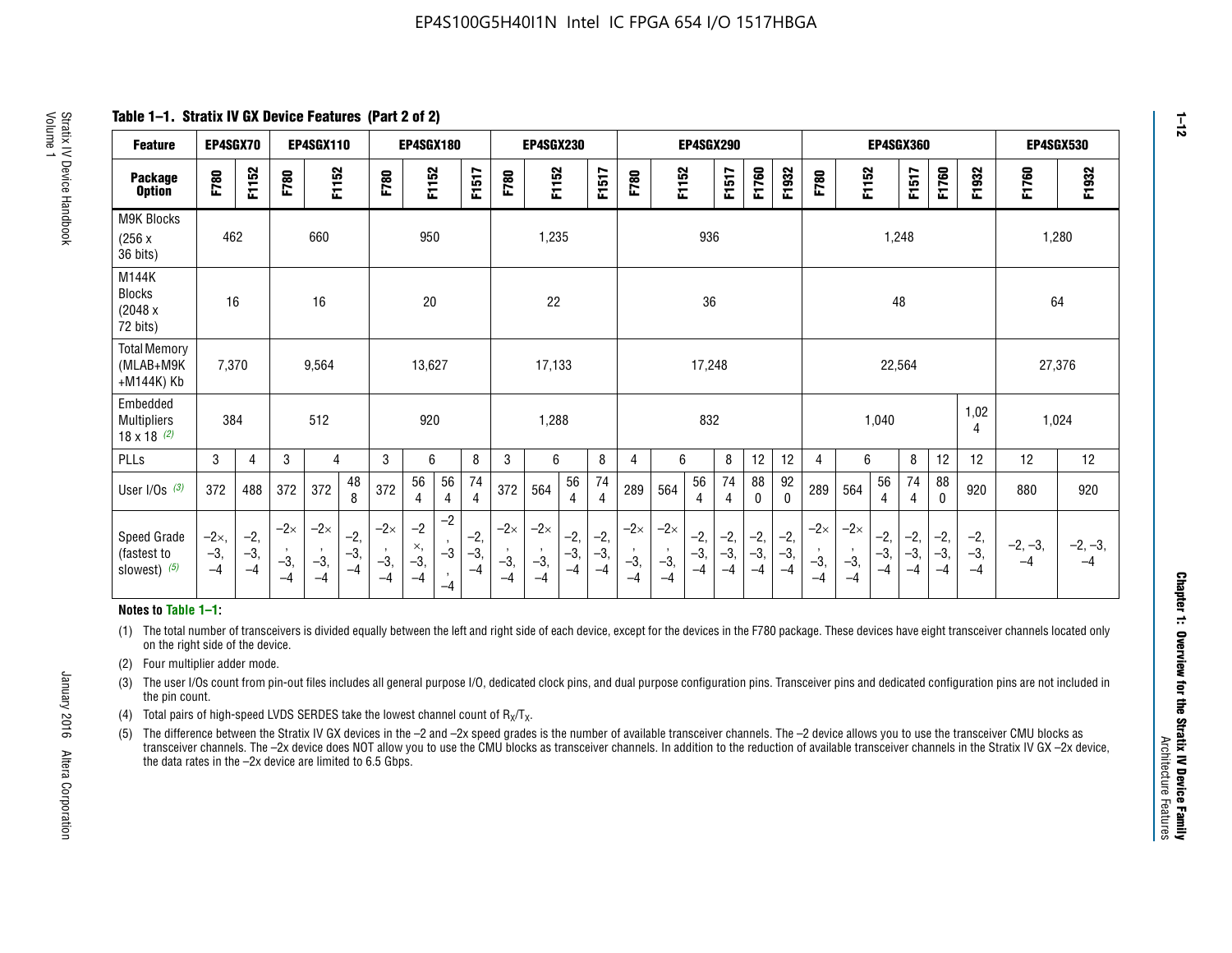Table 1–2 lists the Stratix IV GX device package options.

#### **Table 1–2. Stratix IV GX Device Package Options** *(1)***,** *(2)*

| <b>Device</b> |                  | <b>F780</b><br>(29 mm x 29 mm) $(6)$ | F1152<br>$(35 \, \text{mm} \times 35 \, \text{mm})$<br>(6) |             | <b>F1152</b><br>$(35 \text{ mm} \times 35 \text{ mm})$ $(5)$ , $(7)$ | F1517<br>(40 mm x 40 mm)<br>$(5)$ $(7)$ | <b>F1760</b><br>$(42.5 \text{ mm} \times 42.5 \text{ mm})$<br>Ø | F1932<br>$(45 \, \text{mm} \times 45 \, \text{mm})$<br>(7) |
|---------------|------------------|--------------------------------------|------------------------------------------------------------|-------------|----------------------------------------------------------------------|-----------------------------------------|-----------------------------------------------------------------|------------------------------------------------------------|
| EP4SGX70      | <b>DF29</b>      |                                      |                                                            | <b>HF35</b> |                                                                      |                                         |                                                                 |                                                            |
| EP4SGX110     | <b>DF29</b>      |                                      | FF35                                                       | <b>HF35</b> |                                                                      |                                         |                                                                 |                                                            |
| EP4SGX180     | DF <sub>29</sub> |                                      | FF35                                                       |             | <b>HF35</b>                                                          | KF40                                    |                                                                 |                                                            |
| EP4SGX230     | DF <sub>29</sub> |                                      | FF35                                                       |             | <b>HF35</b>                                                          | KF40                                    |                                                                 |                                                            |
| EP4SGX290     |                  | FH29 $(3)$                           | FF35                                                       |             | <b>HF35</b>                                                          | KF40                                    | KF43                                                            | <b>NF45</b>                                                |
| EP4SGX360     |                  | FH29 (3)                             | FF35                                                       |             | <b>HF35</b>                                                          | KF40                                    | KF43                                                            | <b>NF45</b>                                                |
| EP4SGX530     |                  |                                      |                                                            |             | HH35 $(4)$                                                           | KH40 (4)                                | KF43                                                            | <b>NF45</b>                                                |

#### **Notes to Table 1–2:**

(1) Device packages in the same column and marked under the same arrow sign have vertical migration capability.

(2) Use the Pin Migration Viewer in the Pin Planner to verify the pin migration compatibility when migrating devices. For more information, refer to *[I/O Management](http://www.altera.com/literature/hb/qts/qts_qii52013.pdf)* in the *Quartus II Handbook, Volume 2*.

(3) The 780-pin EP4SGX290 and EP4SGX360 devices are available only in 33 mm x 33 mm Hybrid flip chip package.

(4) The 1152-pin and 1517-pin EP4SGX530 devices are available only in 42.5 mm x 42.5 mm Hybrid flip chip packages.

(5) When migrating between hybrid and flip chip packages, there is an additional keep-out area. For more information, refer to the *[Package Information Datasheet for Altera Devices](http://www.altera.com/literature/ds/dspkg.pdf)*.

(6) Devices listed in this column are available in –2x, –3, and –4 speed grades. These devices do not have on-package decoupling capacitors.

(7) Devices listed in this column are available in –2, –3, and –4 speed grades. These devices have on-package decoupling capacitors. For more information about on-package decoupling capacitor value in each device, refer to Table 1–3.

 $\mathbb{L}$ s On-package decoupling reduces the need for on-board or PCB decoupling capacitors by satisfying the transient current requirements at higher frequencies. The *[Power Delivery Network](http://www.altera.com/literature/ug/pdn_tool_stxiv.zip)* design tool for Stratix IV devices accounts for the on-package decoupling and reflects the reduced requirements for PCB decoupling capacitors.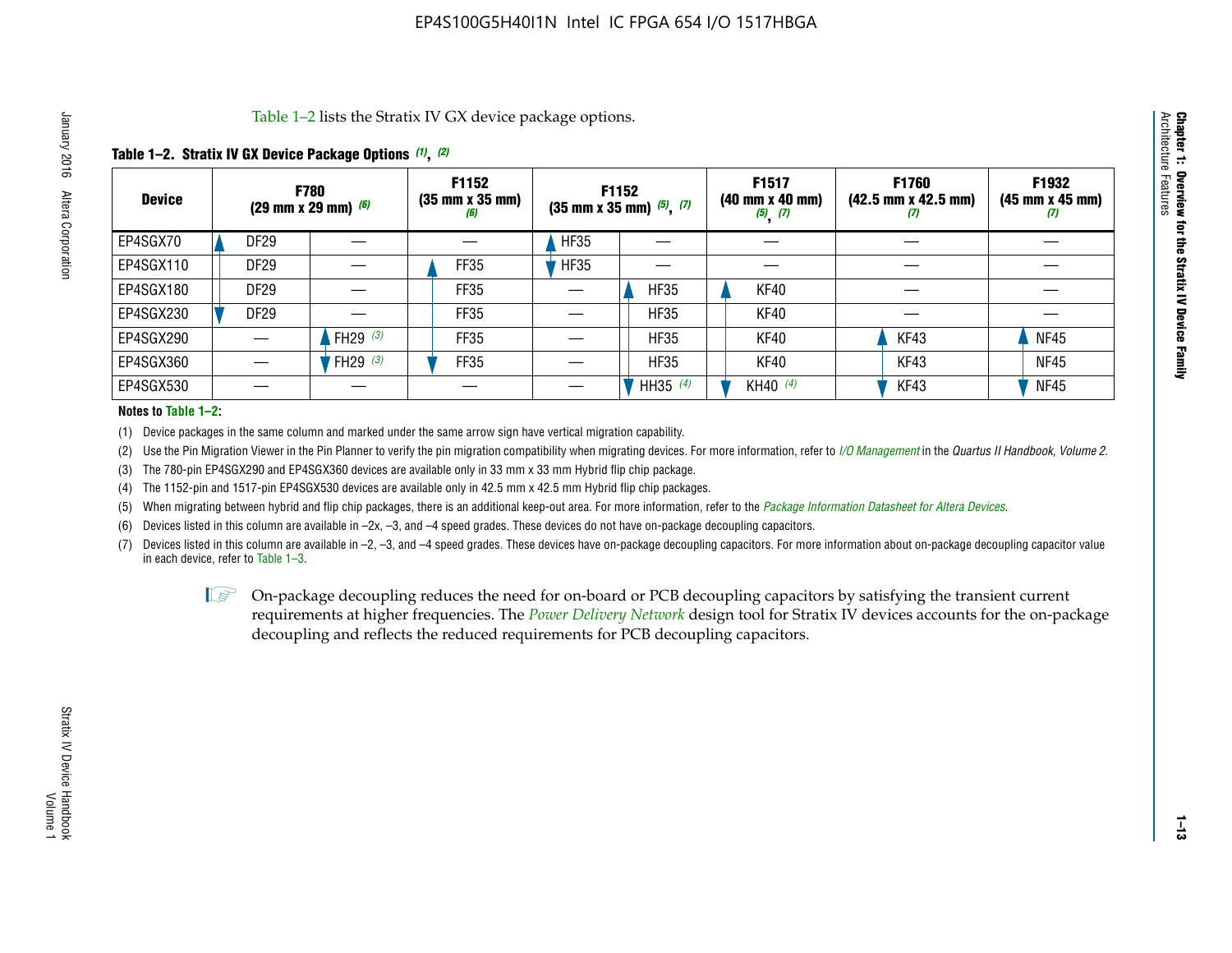|  |  | Table 1-3. Stratix IV GX Device On-Package Decoupling Information (1) |  |  |
|--|--|-----------------------------------------------------------------------|--|--|
|--|--|-----------------------------------------------------------------------|--|--|

| <b>Ordering Information</b> |                            | <b>V<sub>cc</sub></b>               | V <sub>ccio</sub>    | V <sub>CCL GXB</sub>         | V <sub>CCA_L/R</sub> | V <sub>CCT</sub> and V <sub>CCR</sub> (Shared)   |
|-----------------------------|----------------------------|-------------------------------------|----------------------|------------------------------|----------------------|--------------------------------------------------|
| EP4SGX70                    | <b>HF35</b>                | $2\times1$ uF + $2\times470$ nF     | 10nF per bank $(2)$  | 100nF per transceiver block  | 100 <sub>n</sub> F   | $1 \times 470$ nF + $1 \times 47$ nF per side    |
| EP4SGX110                   | <b>HF35</b>                | $2\times1$ uF + $2\times470$ nF     | 10nF per bank $(2)$  | 100nF per transceiver block  | 100 <sub>n</sub> F   | $1\times470$ nF + $1\times47$ nF per side        |
| EP4SGX180                   | <b>HF35</b><br>KF40        | $2\times1$ uF + $2\times470$ nF     | 10nF per bank $(2)$  | 100nF per transceiver block  | 100 <sub>nF</sub>    | $1 \times 470$ nF + $1 \times 47$ nF per side    |
| EP4SGX230                   | <b>HF35</b><br>KF40        | $2 \times 1$ uF + $2 \times 470$ nF | 10 nF per bank $(2)$ | 100 nF per transceiver block | 100 nF               | $1 \times 470$ nF + $1 \times 47$ nF<br>per side |
|                             | <b>HF35</b><br><b>KF40</b> |                                     |                      |                              |                      | $1 \times 470$ nF + $1 \times 47$ nF             |
| EP4SGX290                   | KF43<br><b>NF45</b>        | $4 \times 1$ uF + $4 \times 470$ nF | 10 nF per bank $(2)$ | 100 nF per transceiver block | 100nF                | per side                                         |
|                             | <b>HF35</b><br>KF40        |                                     |                      |                              |                      | $1 \times 470$ nF + $1 \times 47$ nF             |
| EP4SGX360                   | KF43<br><b>NF45</b>        | $4 \times 1$ uF + $4 \times 470$ nF | 10 nF per bank $(2)$ | 100 nF per transceiver block | 100 nF               | per side                                         |
|                             | <b>HH35</b>                |                                     |                      |                              |                      |                                                  |
| EP4SGX530                   | <b>KH40</b><br>KF43        | $4 \times 1$ uF + $4 \times 470$ nF | 10 nF per bank $(2)$ | 100 nF per transceiver block | 100 nF               | $1 \times 470$ nF + $1 \times 47$ nF<br>per side |
|                             | <b>NF45</b>                |                                     |                      |                              |                      |                                                  |

**Notes to Table 1–3:**

(1) Table 1-3 refers to production devices on-package decoupling. For more information about decoupling design of engineering sample (ES) devices, contact [Altera Technical Support](http://mysupport.altera.com/eservice/login.asp).

(2) For I/O banks  $3(*)$ ,  $4(*)$ ,  $7(*)$ , and  $8(*)$  only. There is no OPD for I/O bank  $1(*)$ ,  $2(*)$ ,  $5(*)$ , and  $6(*)$ .

**1–14**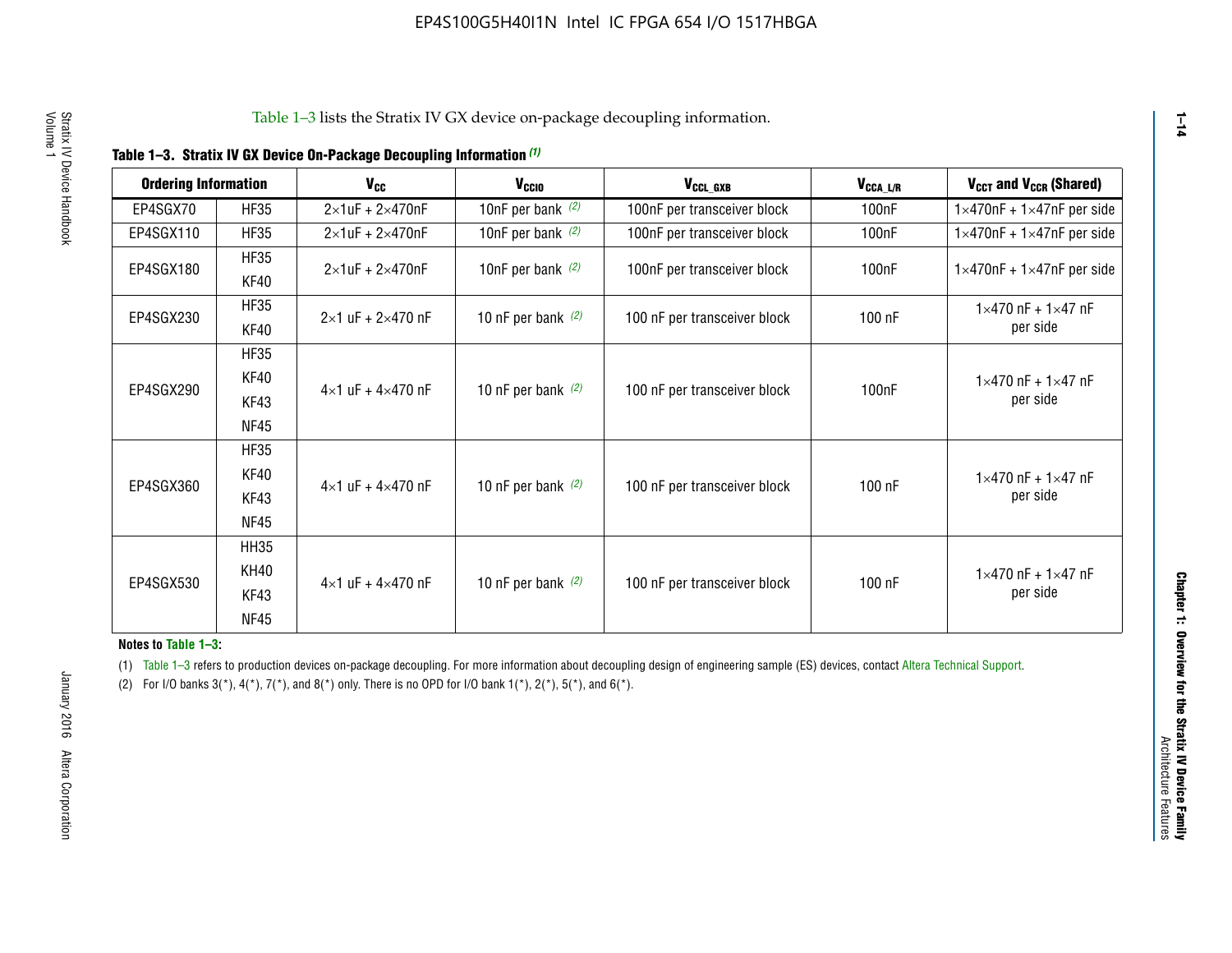#### Table 1–4 lists the Stratix IV E device features.

#### **Table 1–4. Stratix IV E Device Features**

| <b>Feature</b>                                      | <b>EP4SE230</b> |     | <b>EP4SE360</b>                          |              | <b>EP4SE530</b> |              | <b>EP4SE820</b> |          |                 |  |
|-----------------------------------------------------|-----------------|-----|------------------------------------------|--------------|-----------------|--------------|-----------------|----------|-----------------|--|
| Package Pin Count                                   | 780             | 780 | 1152                                     | 1152         | 1517            | 1760         | 1152            | 1517     | 1760            |  |
| ALMs                                                | 91,200          |     | 141,440                                  |              | 212,480         |              |                 | 325,220  |                 |  |
| LEs                                                 | 228,000         |     | 353,600                                  |              | 531,200         |              | 813,050         |          |                 |  |
| High-Speed LVDS<br>SERDES (up to<br>1.6 Gbps) $(1)$ | 56              | 56  | 88                                       | 88           | 112             | 112          | 88              | 112      | 132             |  |
| SPI-4.2 Links                                       | 3               | 3   | 4                                        | 4            |                 | 6            | $\overline{4}$  | 6        | 6               |  |
| M9K Blocks<br>(256 x 36 bits)                       | 1,235           |     | 1,248                                    |              | 1,280           |              |                 | 1610     |                 |  |
| M144K Blocks<br>(2048 x 72 bits)                    | 22              |     | 48                                       |              | 64              |              | 60              |          |                 |  |
| <b>Total Memory</b><br>(MLAB+M9K+<br>M144K) Kb      | 17,133          |     | 22,564                                   | 27,376       |                 |              |                 | 33,294   |                 |  |
| <b>Embedded Multipliers</b><br>$(18 \times 18)$ (2) | 1,288           |     | 1,040                                    |              | 1,024           |              |                 | 960      |                 |  |
| PLLs                                                | 4               | 4   | 8                                        | 8            | 12              | 12           | 8               | 12       | 12 <sup>2</sup> |  |
| User I/Os $(3)$                                     | 488             | 488 | 744                                      | 744          | 976             | 976          | 744(4)          | 976 (4)  | 1120 $(4)$      |  |
| Speed Grade<br>(fastest to slowest)                 |                 |     | $-2, -3, -4$ $ -2, -3, -4$ $ -2, -3, -4$ | $-2, -3, -4$ | $-2, -3, -4$    | $-2, -3, -4$ | $-3, -4$        | $-3, -4$ | $-3, -4$        |  |

#### **Notes to Table 1–4:**

(1) The user I/O count from the pin-out files include all general purpose I/Os, dedicated clock pins, and dual purpose configuration pins. Transceiver pins and dedicated configuration pins are not included in the pin count.

(2) Four multiplier adder mode.

(3) Total pairs of high-speed LVDS SERDES take the lowest channel count of  $R_X/T_X$ .

(4) This data is preliminary.

**Chapter 1: Overview for the Stratix IV Device Family**

**Chapter 1: Overview for the Stratix IV Device Family**<br>Architecture Faatures

Architecture Features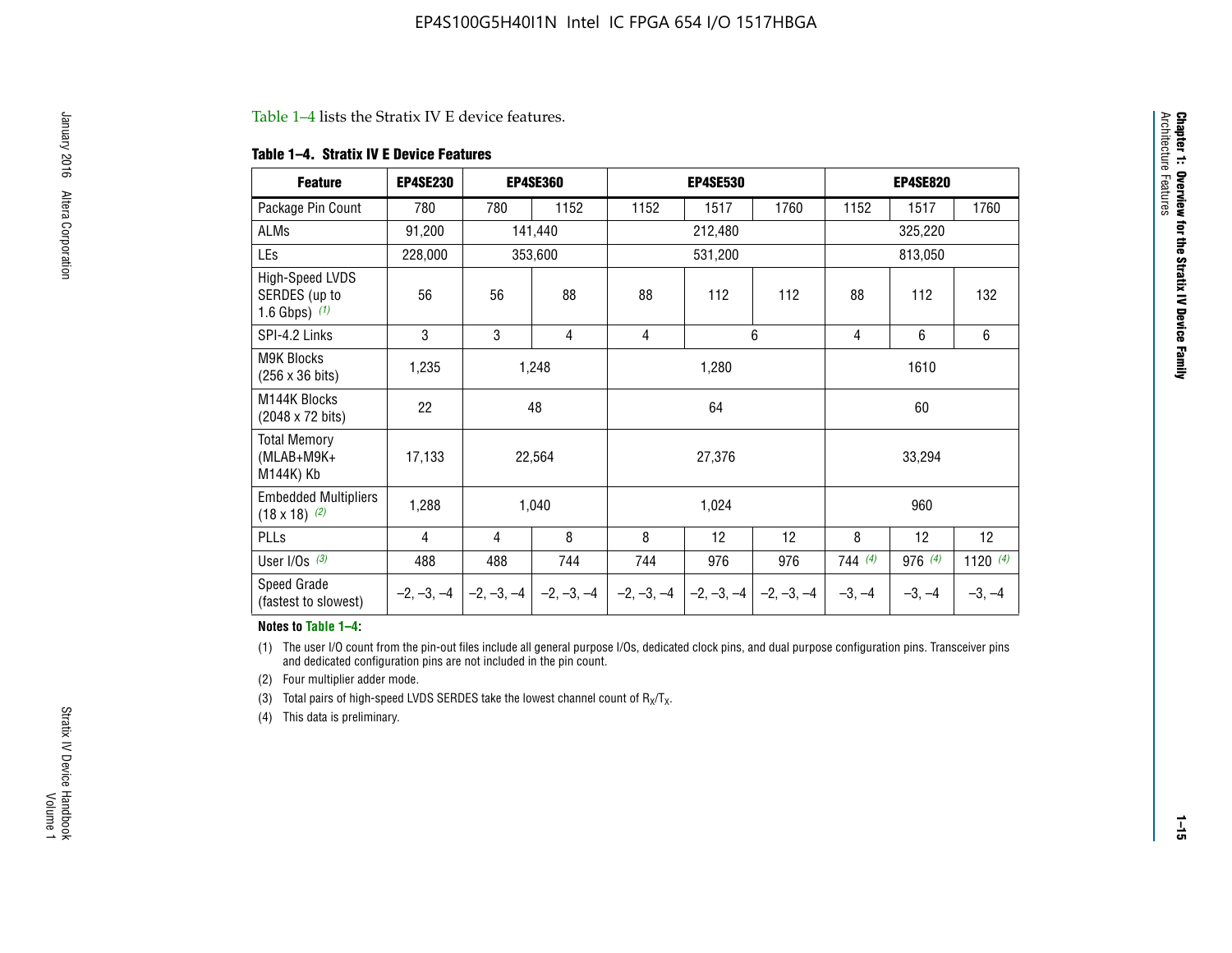Table 1–5 summarizes the Stratix IV E device package options.

| <b>Device</b> | <b>F780</b><br>$(29 \text{ mm} \times 29 \text{ mm})$ $(5)$ , $(6)$ | F1152<br>$(35 \text{ mm} \times 35 \text{ mm})$ $(5)$ $(7)$ | F <sub>1517</sub><br>$(40 \text{ mm} \times 40 \text{ mm})$ (7) | <b>F1760</b><br>$(42.5$ mm x 42.5 mm) $(7)$ |
|---------------|---------------------------------------------------------------------|-------------------------------------------------------------|-----------------------------------------------------------------|---------------------------------------------|
| EP4SE230      | F <sub>29</sub>                                                     |                                                             |                                                                 |                                             |
| EP4SE360      | H29 $(3)$                                                           | F35                                                         |                                                                 |                                             |
| EP4SE530      |                                                                     | H35 $(4)$                                                   | H40 $(4)$                                                       | F43                                         |
| EP4SE820      |                                                                     | H35 $(4)$                                                   | H40 $(4)$                                                       | F43                                         |

**Table 1–5. Stratix IV E Device Package Options** *(1)***,** *(2)*

#### **Notes to Table 1–5:**

(1) Device packages in the same column and marked under the same arrow sign have vertical migration capability.

(2) Use the Pin Migration Viewer in the Pin Planner to verify the pin migration compatibility when migrating devices. For more information, refer to *[I/O Management](http://www.altera.com/literature/hb/qts/qts_qii52013.pdf)* in the *Quartus II Handbook, Volume 2*.

(3) The 780-pin EP4SE360 device is available only in the 33 mm x 33 mm Hybrid flip chip package.

(4) The 1152-pin and 1517-pin for EP4SE530 and EP4SE820 devices are available only in the 42.5 mm x 42.5 mm Hybrid flip chip package.

(5) When migrating between hybrid and flip chip packages, there is an additional keep-out area. For more information, refer to the *[Package](http://www.altera.com/literature/ds/dspkg.pdf)  [Information Datasheet for Altera Devices](http://www.altera.com/literature/ds/dspkg.pdf)*.

(6) Devices listed in this column do not have on-package decoupling capacitors.

(7) Devices listed in this column have on-package decoupling capacitors. For more information about on-package decoupling capacitor value for each device, refer to Table 1–6.

Table 1–6 lists the Stratix IV E on-package decoupling information.

| Table 1–6. Stratix IV E Device On-Package Decoupling Information (1) |  |  |  |  |
|----------------------------------------------------------------------|--|--|--|--|
|----------------------------------------------------------------------|--|--|--|--|

|          | <b>Ordering Information</b> | <b>V<sub>cc</sub></b>               | <b>V<sub>CCIO</sub></b> |
|----------|-----------------------------|-------------------------------------|-------------------------|
| EP4SE360 | F35                         | $4 \times 1$ uF + $4 \times 470$ nF | 10 nF per bank          |
|          | H <sub>35</sub>             |                                     |                         |
| EP4SE530 | H40                         | $4 \times 1$ uF + $4 \times 470$ nF | 10 nF per bank          |
|          | F43                         |                                     |                         |
|          | H <sub>35</sub>             |                                     |                         |
| EP4SE820 | H40                         | $4 \times 1$ uF + $4 \times 470$ nF | 10 nF per bank          |
|          | F43                         |                                     |                         |

**Note to Table 1–6:**

(1) Table 1–6 refers to production devices on-package decoupling. For more information about decoupling design of engineering sample (ES) devices, contact [Altera Technical Support](http://mysupport.altera.com/eservice/login.asp).

Table 1–7 lists the Stratix IV GT device features.

| <b>Feature</b>                       | <b>EP4S40G2</b> | <b>EP4S40G5</b> | <b>EP4S100G2</b> | <b>EP4S100G3</b> | <b>EP4S100G4</b> | <b>EP4S100G5</b> |      |
|--------------------------------------|-----------------|-----------------|------------------|------------------|------------------|------------------|------|
| Package Pin Count                    | 1517            | 1517            | 1517             | 1932             | 1932             | 1517             | 1932 |
| <b>ALMs</b>                          | 91,200          | 212,480         | 91,200           | 116,480          | 141,440          | 212.480          |      |
| LEs                                  | 228,000         | 531,200         | 228,000          | 291,200          | 353,600          | 531,200          |      |
| <b>Total Transceiver</b><br>Channels | 36              | 36              | 36               | 48               | 48               | 36               | 48   |

**Table 1–7. Stratix IV GT Device Features (Part 1 of 2)**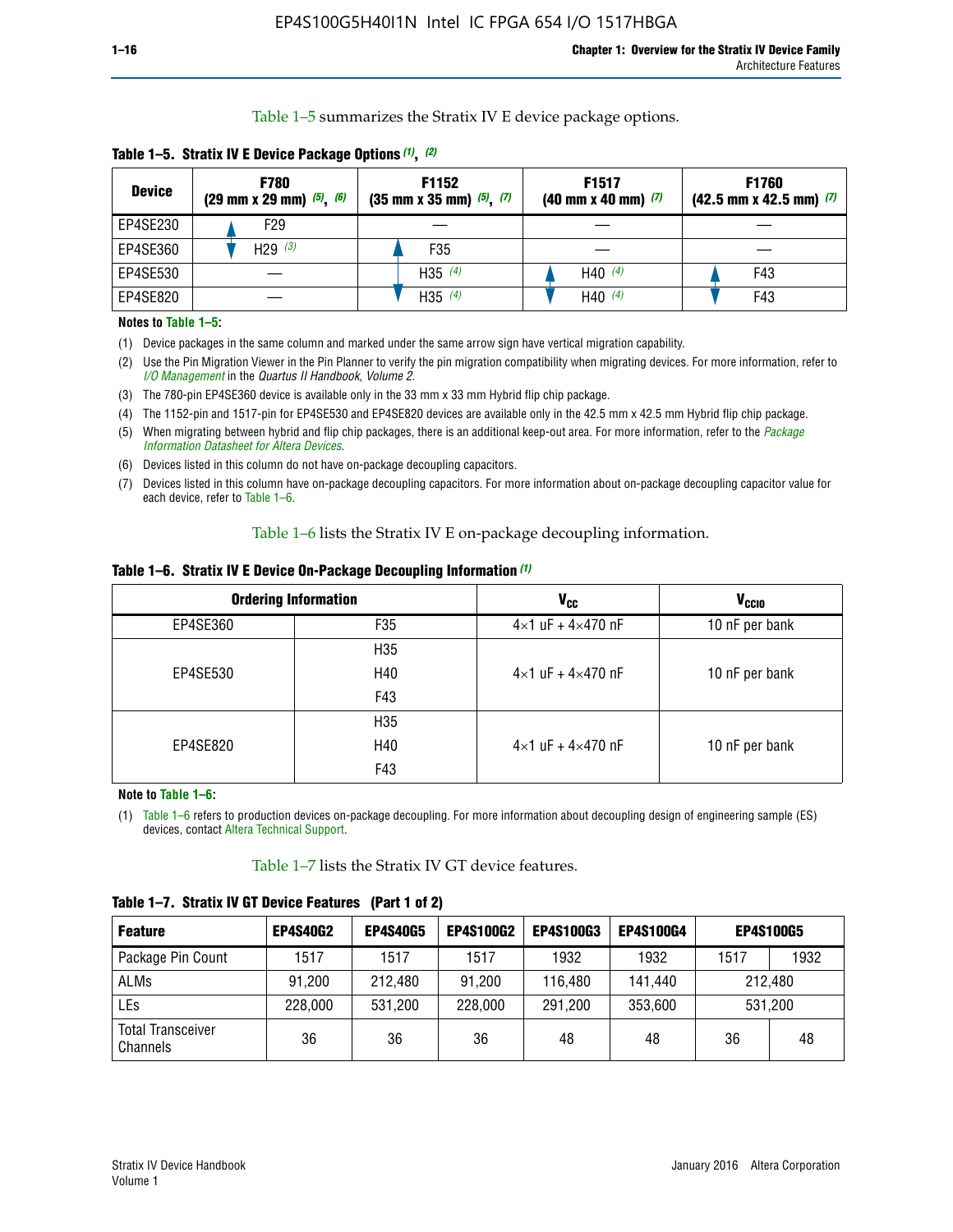| <b>Feature</b>                                                               | <b>EP4S40G2</b> | <b>EP4S40G5</b> | <b>EP4S100G2</b> | <b>EP4S100G3</b> | <b>EP4S100G4</b> | <b>EP4S100G5</b> |                |
|------------------------------------------------------------------------------|-----------------|-----------------|------------------|------------------|------------------|------------------|----------------|
| 10G Transceiver<br>Channels<br>(600 Mbps - 11.3 Gbps)<br>with $PMA + PCS$ )  | 12              | 12              | 24               | 24               | 24               | 24               | 32             |
| 8G Transceiver<br>Channels<br>(600 Mbps - 8.5 Gbps)<br>with PMA + PCS) $(1)$ | 12              | 12              | $\pmb{0}$        | 8                | 8                | $\mathbf 0$      | $\mathbf 0$    |
| PMA-only CMU<br>Channels<br>(600 Mbps- 6.5 Gbps)                             | 12              | 12              | 12               | 16               | 16               | 12               | 16             |
| PCIe hard IP Blocks                                                          | $\overline{2}$  | $\overline{2}$  | $\overline{2}$   | 4                | $\overline{4}$   | $\overline{2}$   | 4              |
| High-Speed LVDS<br><b>SERDES</b><br>(up to 1.6 Gbps) $(2)$                   | 46              | 46              | 46               | 47               | 47               | 46               | 47             |
| SP1-4.2 Links                                                                | $\overline{2}$  | $\overline{2}$  | $\overline{2}$   | $\overline{2}$   | $\overline{2}$   | $\overline{2}$   | $\overline{2}$ |
| <b>M9K Blocks</b><br>(256 x 36 bits)                                         | 1,235           | 1,280           | 1,235            | 936              | 1,248            |                  | 1,280          |
| M144K Blocks<br>(2048 x 72 bits)                                             | 22              | 64              | 22               | 36               | 48               |                  | 64             |
| Total Memory (MLAB +<br>M9K + M144K) Kb                                      | 17,133          | 27,376          | 17,133           | 17,248           | 22,564           |                  | 27,376         |
| <b>Embedded Multipliers</b><br>$18 \times 18^{(3)}$                          | 1,288           | 1,024           | 1,288            | 832              | 1,024            | 1,024            |                |
| PLLs                                                                         | 8               | 8               | 8                | 12               | 12               | 8                | 12             |
| User I/Os $(4)$ , $(5)$                                                      | 654             | 654             | 654              | 781              | 781              | 654              | 781            |
| Speed Grade<br>(fastest to slowest)                                          | $-1, -2, -3$    | $-1, -2, -3$    | $-1, -2, -3$     | $-1, -2, -3$     | $-1, -2, -3$     | $-1, -2, -3$     | $-1, -2, -3$   |

**Notes to Table 1–7:**

(1) You can configure all 10G transceiver channels as 8G transceiver channels. For example, the EP4S40G2F40 device has twenty-four 8G transceiver channels and the EP4S100G5F45 device has thirty-two 8G transceiver channels.

(2) Total pairs of high-speed LVDS SERDES take the lowest channel count of  $R_X/T_X$ .

(3) Four multiplier adder mode.

(4) The user I/O count from the pin-out files include all general purpose I/Os, dedicated clock pins, and dual purpose configuration pins. Transceiver pins and dedicated configuration pins are not included in the pin count.

(5) This data is preliminary.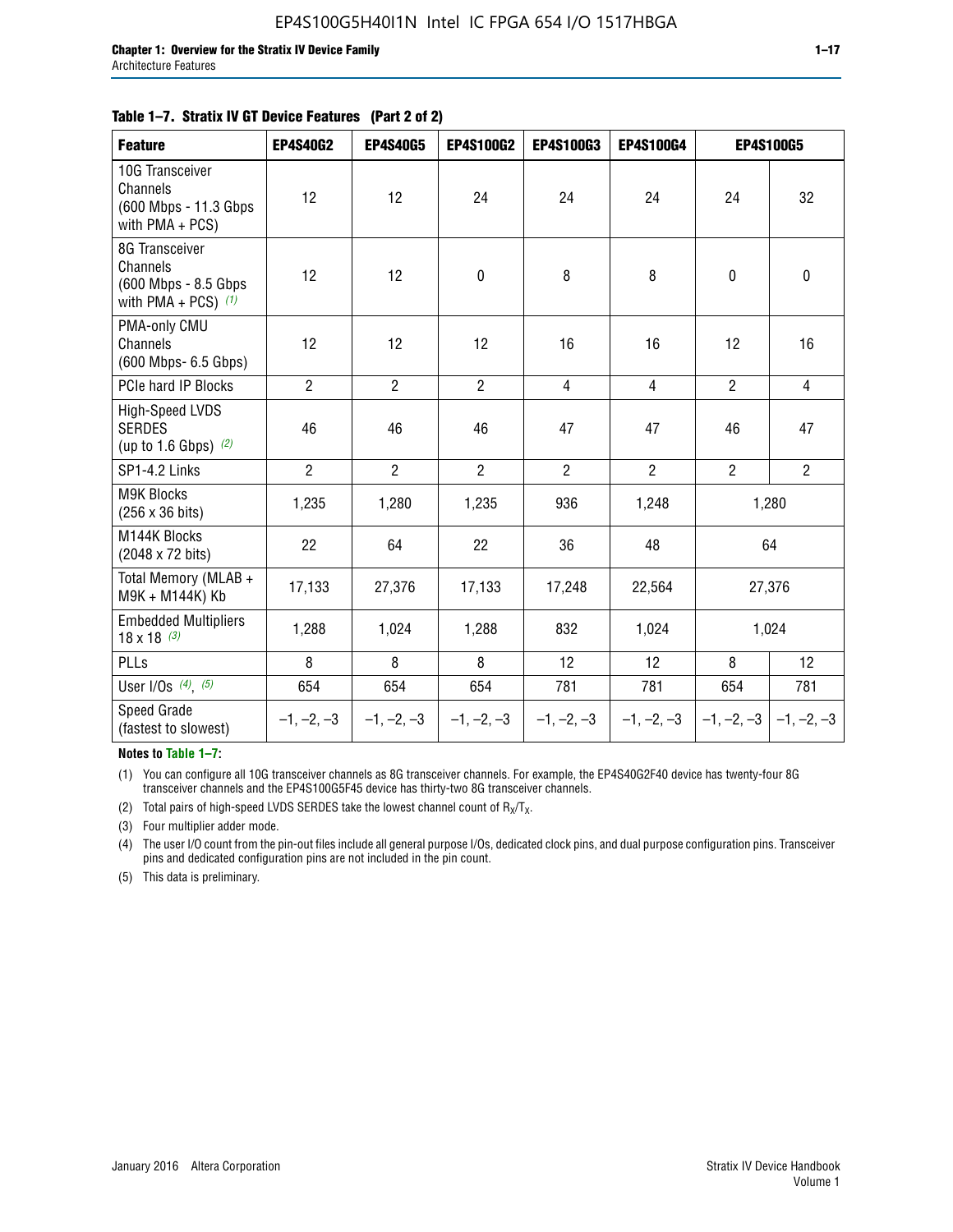Table 1–8 lists the resource counts for the Stratix IV GT devices.

| <b>Device</b>                      | <b>1517 Pin</b><br><b>1932 Pin</b><br>$(40 \text{ mm} \times 40 \text{ mm})$ $(3)$<br>(45 mm x 45 mm) |     |  |
|------------------------------------|-------------------------------------------------------------------------------------------------------|-----|--|
| <b>Stratix IV GT 40 G Devices</b>  |                                                                                                       |     |  |
| EP4S40G2                           | F40                                                                                                   |     |  |
| EP4S40G5                           | H40 $(4)$ , $(5)$                                                                                     |     |  |
| <b>Stratix IV GT 100 G Devices</b> |                                                                                                       |     |  |
| EP4S100G2                          | F40                                                                                                   |     |  |
| EP4S100G3                          |                                                                                                       | F45 |  |
| EP4S100G4                          |                                                                                                       | F45 |  |
| EP4S100G5                          | (5)<br>$(4)$ ,<br>H40                                                                                 | F45 |  |

#### **Notes to Table 1–8:**

(1) This table represents pin compatability; however, it does not include hard IP block placement compatability.

- (2) Devices under the same arrow sign have vertical migration capability.
- (3) When migrating between hybrid and flip chip packages, there is an additional keep-out area. For more information, refer to the *[Altera Device Package Information Data Sheet](http://www.altera.com/literature/ds/dspkg.pdf)*.
- (4) EP4S40G5 and EP4S100G5 devices with 1517 pin-count are only available in 42.5-mm x 42.5-mm Hybrid flip chip packages.
- (5) If you are using the hard IP block, migration is not possible.

Table 1–9 lists the Stratix IV GT on-package decoupling information.

**Table 1–9. Stratix IV GT Device On-Package Decoupling Information** *(1)*

| <b>Ordering</b><br><b>Information</b> | Vcc                                 | <b>V<sub>CCIO</sub></b> | V <sub>CCL GXB</sub>            | V <sub>CCA_L/R</sub> | V <sub>CCT L/R</sub> | V <sub>CCR_L/R</sub> |
|---------------------------------------|-------------------------------------|-------------------------|---------------------------------|----------------------|----------------------|----------------------|
| EP4S40G2F40                           | $2 \times 1$ uF + $2 \times 470$ nF | 10 nF per bank $(2)$    | 100 nF per<br>transceiver block | $100$ nF             | 100 nF               | $100$ nF             |
| EP4S100G2F40                          |                                     |                         |                                 |                      |                      |                      |
| EP4S100G3F45                          |                                     | 10 nF per bank $(2)$    | 100 nF per<br>transceiver block | $100$ nF             | $100$ nF             | $100$ nF             |
| EP4S100G4F45                          |                                     |                         |                                 |                      |                      |                      |
| EP4S40G5H40                           | $4 \times 1$ uF + $4 \times 470$ nF |                         |                                 |                      |                      |                      |
| EP4S100G5H40                          |                                     |                         |                                 |                      |                      |                      |
| EP4S100G5F45                          |                                     |                         |                                 |                      |                      |                      |

**Notes to Table 1–9:**

(1) Table 1–9 refers to production devices on-package decoupling. For more information about decoupling design of engineering sample (ES) devices, contact [Altera Technical Support](http://mysupport.altera.com/eservice/login.asp).

(2) For I/O banks  $3(*)$ ,  $4(*)$ ,  $7(*)$ , and  $8(*)$  only. There is no OPD for I/O bank  $1(*)$ ,  $2(*)$ ,  $5(*)$ , and  $6(*)$ .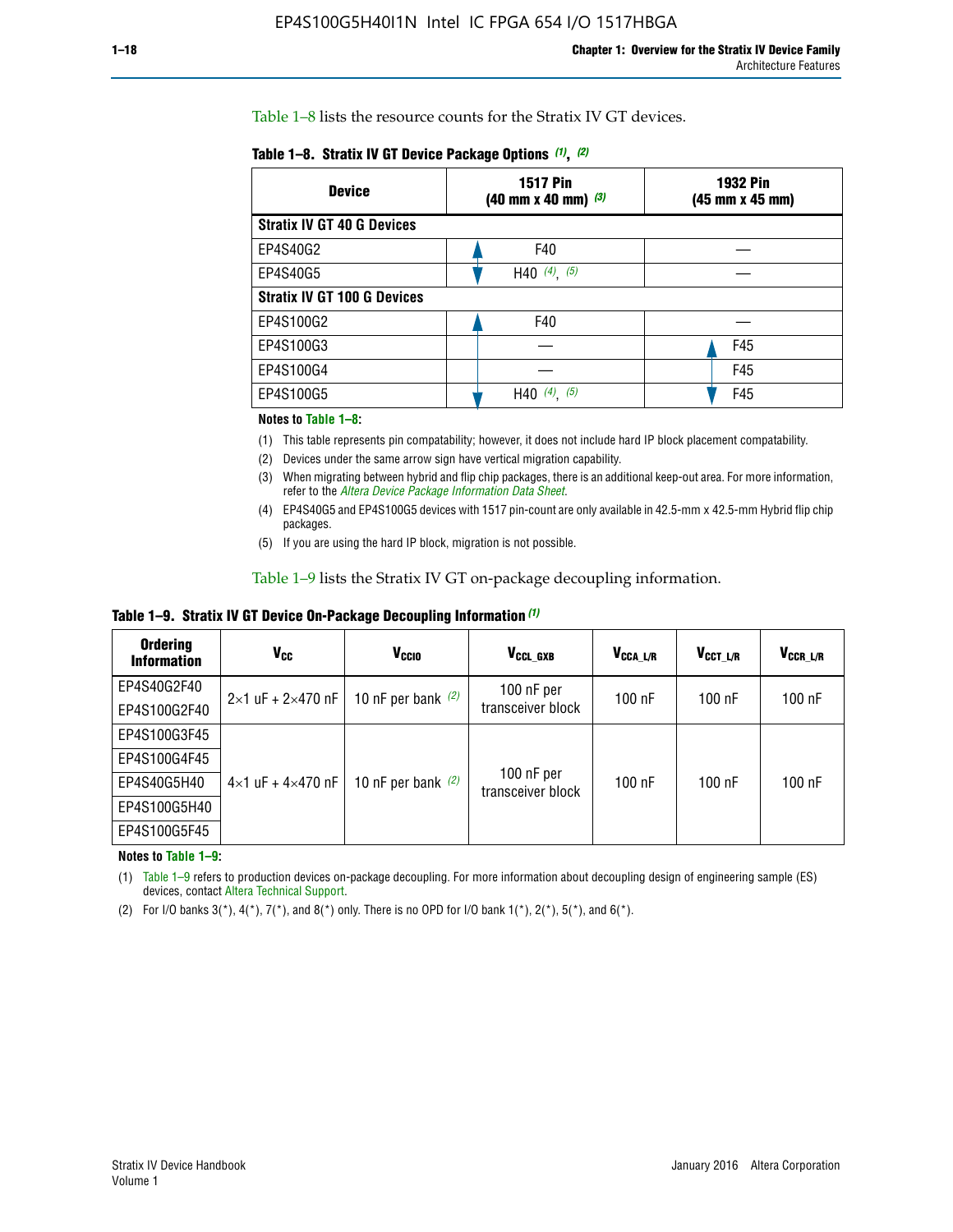# **Integrated Software Platform**

The Quartus II software provides an integrated environment for HDL and schematic design entry, compilation and logic synthesis, full simulation and advanced timing analysis, SignalTap II Logic Analyzer, and device configuration of Stratix IV designs. The Quartus II software provides the MegaWizard<sup> $M$ </sup> Plug-In Manager user interface to generate different functional blocks, such as memory, PLL, and digital signal processing logic. For transceivers, the Quartus II software provides the ALTGX MegaWizard Plug-In Manager interface that guides you through configuration of the transceiver based on your application requirements.

The Stratix IV GX and GT transceivers allow you to implement low-power and reliable high-speed serial interface applications with its fully reconfigurable hardware, optimal signal integrity, and integrated Quartus II software platform.

For more information about the QuarJanuary2016tus II software features, refer to the *[Quartus II Handbook](http://www.altera.com/literature/lit-qts.jsp)*.

# **Ordering Information**

This section describes the Stratix IV E, GT, and GX devices ordering information. Figure 1–4 shows the ordering codes for Stratix IV GX and E devices.



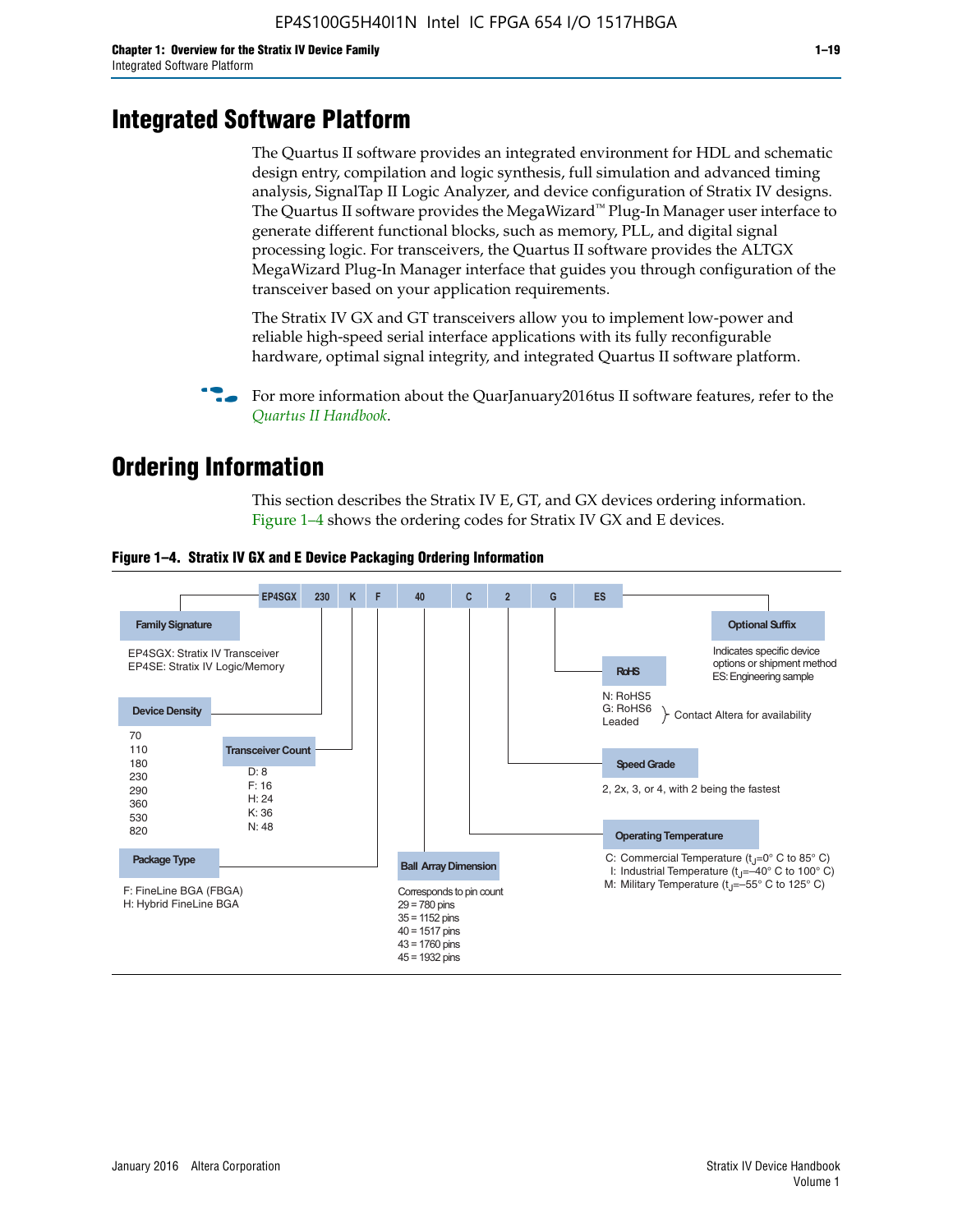Figure 1–5 shows the ordering codes for Stratix IV GT devices.





# **Document Revision History**

Table 1–10 lists the revision history for this chapter.

| Table 1–10. Document Revision History (Part 1 of 2) |  |  |  |  |  |
|-----------------------------------------------------|--|--|--|--|--|
|-----------------------------------------------------|--|--|--|--|--|

| <b>Date</b>       | <b>Version</b> | <b>Changes</b>                                              |
|-------------------|----------------|-------------------------------------------------------------|
| January 2016      | 3.5            | ■ Updated Figure 1–4 with new RoHS information              |
| September 2012    | 3.4            | ■ Updated Table 1–1 to close FB $#30986$ .                  |
|                   |                | Updated Table $1-2$ and Table $1-5$ to close FB $\#31127$ . |
| June 2011         | 3.3            | $\blacksquare$ Added military temperature to Figure 1–4.    |
| February 2011     |                | ■ Updated Table 1–7 and Table 1–8.                          |
|                   | 3.2            | $\blacksquare$ Applied new template.                        |
|                   |                | Minor text edits.                                           |
| <b>March 2010</b> |                | <b>Updated Table 1–1, Table 1–2, and Table 1–7.</b>         |
|                   |                | <b>U</b> Updated Figure 1–3.                                |
|                   | 3.1            | ■ Updated the "Stratix IV GT Devices" section.              |
|                   |                | Added two new references to the Introduction section.       |
|                   |                | Minor text edits.                                           |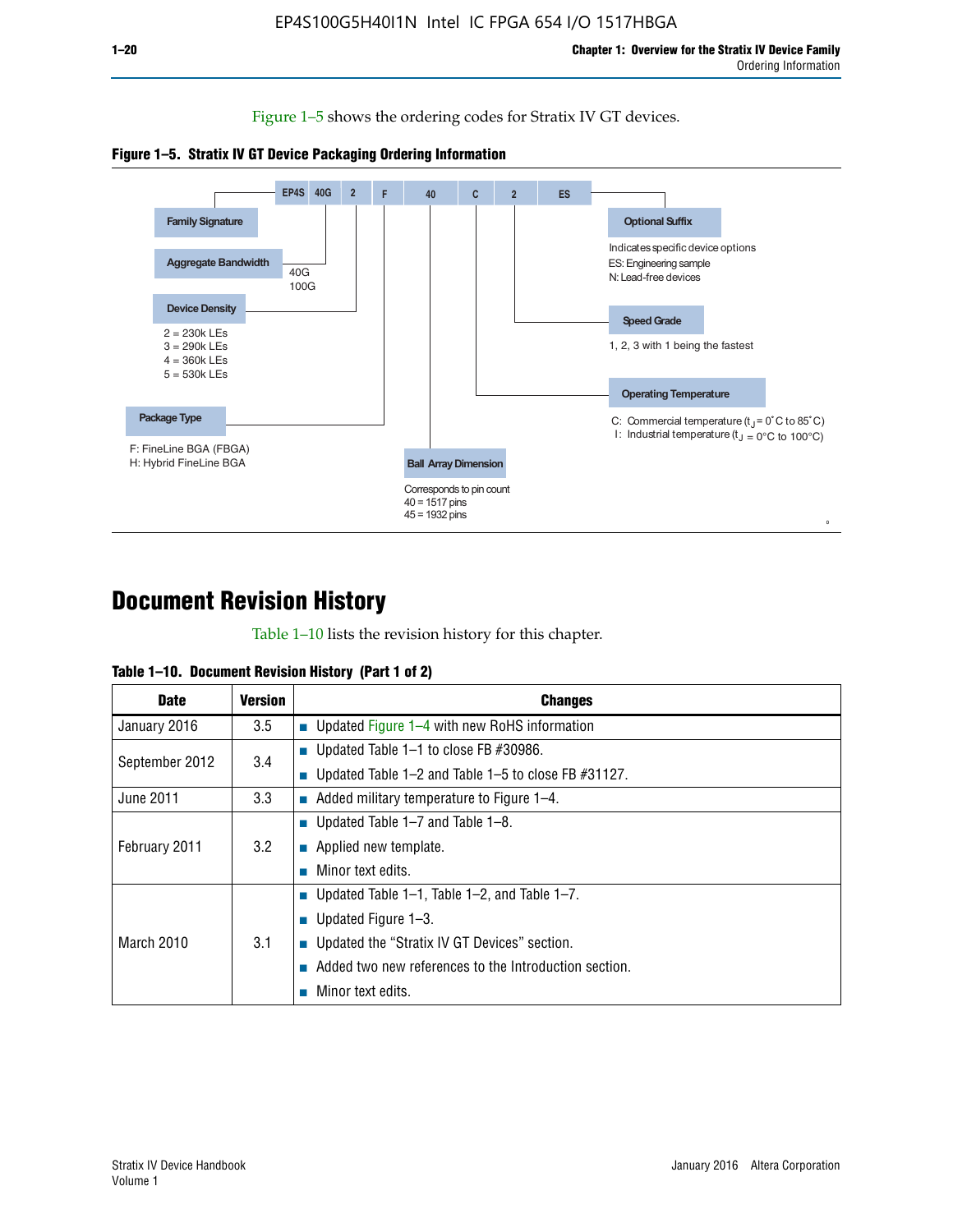#### **Table 1–10. Document Revision History (Part 2 of 2)**

| <b>Date</b>      | <b>Version</b> | <b>Changes</b>                                                                                                                                                                                                                                                                    |  |  |
|------------------|----------------|-----------------------------------------------------------------------------------------------------------------------------------------------------------------------------------------------------------------------------------------------------------------------------------|--|--|
|                  | 3.0            | ■ Updated the "Stratix IV Device Family Overview", "Feature Summary", "Stratix IV GT<br>Devices", "High-Speed Transceiver Features", "FPGA Fabric and I/O Features", "Highest<br>Aggregate Data Bandwidth", "System Integration", and "Integrated Software Platform"<br>sections. |  |  |
| November 2009    |                | $\blacksquare$ Added Table 1-3, Table 1-6, and Table 1-9.                                                                                                                                                                                                                         |  |  |
|                  |                | $\blacksquare$ Updated Table 1-1, Table 1-2, Table 1-4, Table 1-5, Table 1-7, and Table 1-8.                                                                                                                                                                                      |  |  |
|                  |                | ■ Updated Figure 1–3, Figure 1–4, and Figure 1–5.                                                                                                                                                                                                                                 |  |  |
|                  |                | $\blacksquare$ Minor text edits.                                                                                                                                                                                                                                                  |  |  |
| <b>June 2009</b> | 2.4            | $\blacksquare$ Updated Table 1-1.                                                                                                                                                                                                                                                 |  |  |
|                  |                | $\blacksquare$ Minor text edits.                                                                                                                                                                                                                                                  |  |  |
|                  |                | $\blacksquare$ Added Table 1–5, Table 1–6, and Figure 1–3.                                                                                                                                                                                                                        |  |  |
|                  |                | $\blacksquare$ Updated Figure 1-5.                                                                                                                                                                                                                                                |  |  |
| April 2009       | 2.3            | Updated Table $1-1$ , Table $1-2$ , Table $1-3$ , and Table $1-4$ .                                                                                                                                                                                                               |  |  |
|                  |                | ■ Updated "Introduction", "Feature Summary", "Stratix IV GX Devices", "Stratix IV GT<br>Devices", "Architecture Features", and "FPGA Fabric and I/O Features"                                                                                                                     |  |  |
|                  | 2.2            | ■ Updated "Feature Summary", "Stratix IV GX Devices", "Stratix IV E Device", "Stratix IV<br>GT Devices", "Signal Integrity"                                                                                                                                                       |  |  |
| March 2009       |                | Removed Tables 1-5 and 1-6                                                                                                                                                                                                                                                        |  |  |
|                  |                | $\blacksquare$ Updated Figure 1-4                                                                                                                                                                                                                                                 |  |  |
|                  |                | ■ Updated "Introduction", "Feature Summary", "Stratix IV Device Diagnostic Features",<br>"Signal Integrity", "Clock Networks", "High-Speed Differential I/O with DPA and Soft-<br>CDR", "System Integration", and "Ordering Information" sections.                                |  |  |
|                  |                | Added "Stratix IV GT 100G Devices" and "Stratix IV GT 100G Transceiver Bandwidth"<br>sections.                                                                                                                                                                                    |  |  |
| March 2009       | 2.1            | ■ Updated Table 1–1, Table 1–2, Table 1–3, and Table 1–4.                                                                                                                                                                                                                         |  |  |
|                  |                | $\blacksquare$ Added Table 1–5 and Table 1–6.                                                                                                                                                                                                                                     |  |  |
|                  |                | ■ Updated Figure 1–3 and Figure 1–4.                                                                                                                                                                                                                                              |  |  |
|                  |                | $\blacksquare$ Added Figure 1-5.                                                                                                                                                                                                                                                  |  |  |
|                  |                | Removed "Referenced Documents" section.                                                                                                                                                                                                                                           |  |  |
|                  | 2.0            | Updated "Feature Summary" on page 1-1.                                                                                                                                                                                                                                            |  |  |
|                  |                | ■ Updated "Stratix IV Device Diagnostic Features" on page 1-7.                                                                                                                                                                                                                    |  |  |
| November 2008    |                | Updated "FPGA Fabric and I/O Features" on page 1-8.                                                                                                                                                                                                                               |  |  |
|                  |                | $\blacksquare$ Updated Table 1-1.                                                                                                                                                                                                                                                 |  |  |
|                  |                | Updated Table 1-2.<br>П                                                                                                                                                                                                                                                           |  |  |
|                  |                | Updated "Table 1-5 shows the total number of transceivers available in the Stratix IV GT<br>Device." on page 1-15.                                                                                                                                                                |  |  |
| <b>July 2008</b> | 1.1            | Revised "Introduction".                                                                                                                                                                                                                                                           |  |  |
| May 2008         | 1.0            | Initial release.                                                                                                                                                                                                                                                                  |  |  |